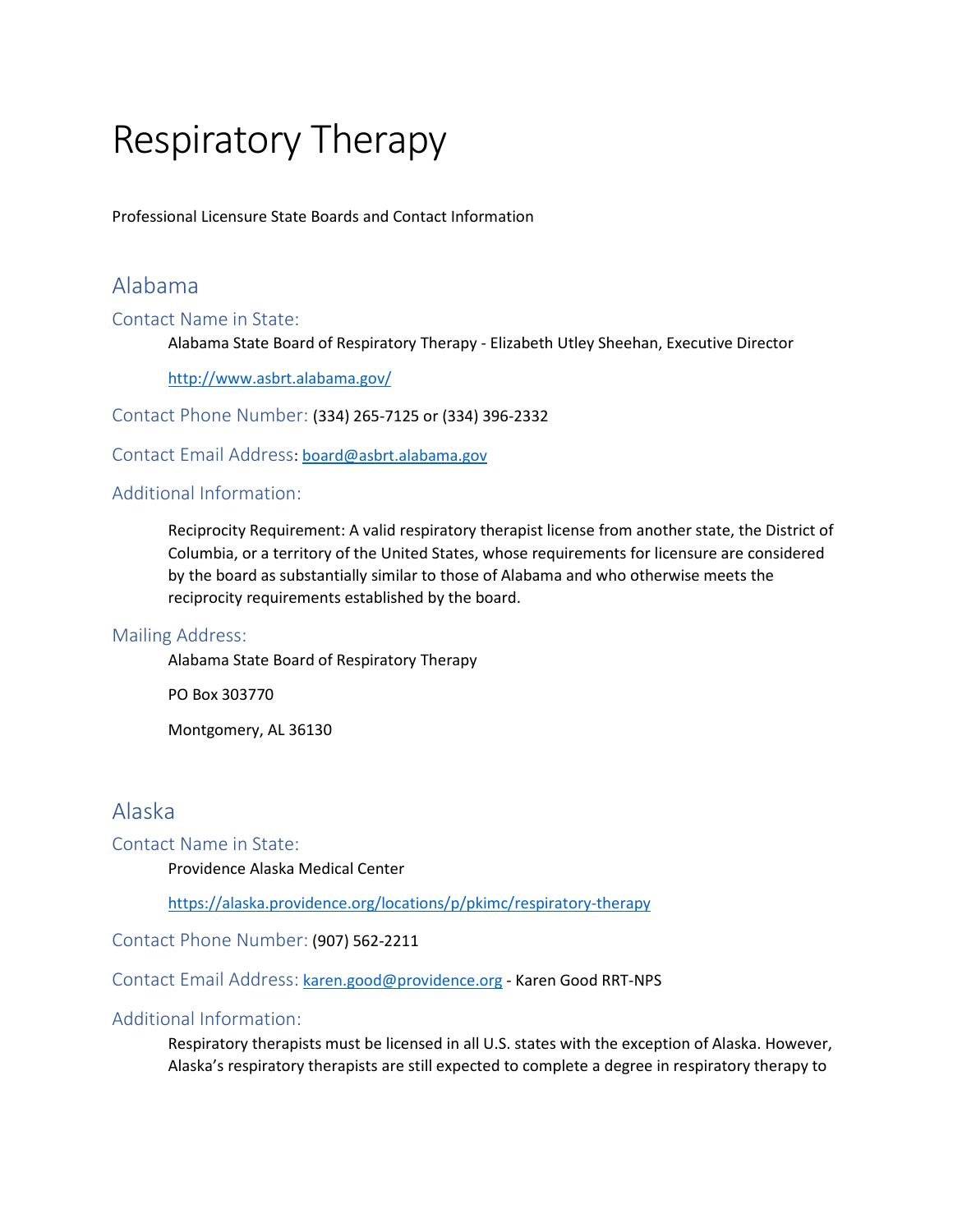become proficient in the field and are encouraged to earn nationally recognized RT credentials as a way to remain competitive in the field.

### Mailing Address:

Providence Alaska Medical Center

3200 Providence Drive

Anchorage, AK 99508

# Arizona

#### Contact Name in State:

Arizona Board of Respiratory Care Examiners - John Confer, Executive Director

<https://respiratoryboard.az.gov/>

Contact Phone Number: (602) 542-599

Contact Email Address: [info@rb.az.gov](mailto:info@rb.az.gov)

### Additional Information:

Reciprocity: If you are applying for an Arizona License and you have practiced or have held a License in any other state you must provide a Letter of Verification from each state in which you practiced.

#### Mailing Address:

Arizona Board of Respiratory Care Examiners

1740 West Adams Street, Suite 3406

Phoenix, AZ 85007

# Arkansas

#### Contact Name in State:

Arkansas State Medical Board - Amy E. Embry, Executive Director

<http://www.armedicalboard.org/Professionals/RespiratoryTherapist.aspx>

Contact Phone Number: (501) 296-1802

Contact Email Address:[Juli.Carlson@armedicalboard.org](mailto:Juli.Carlson@armedicalboard.org)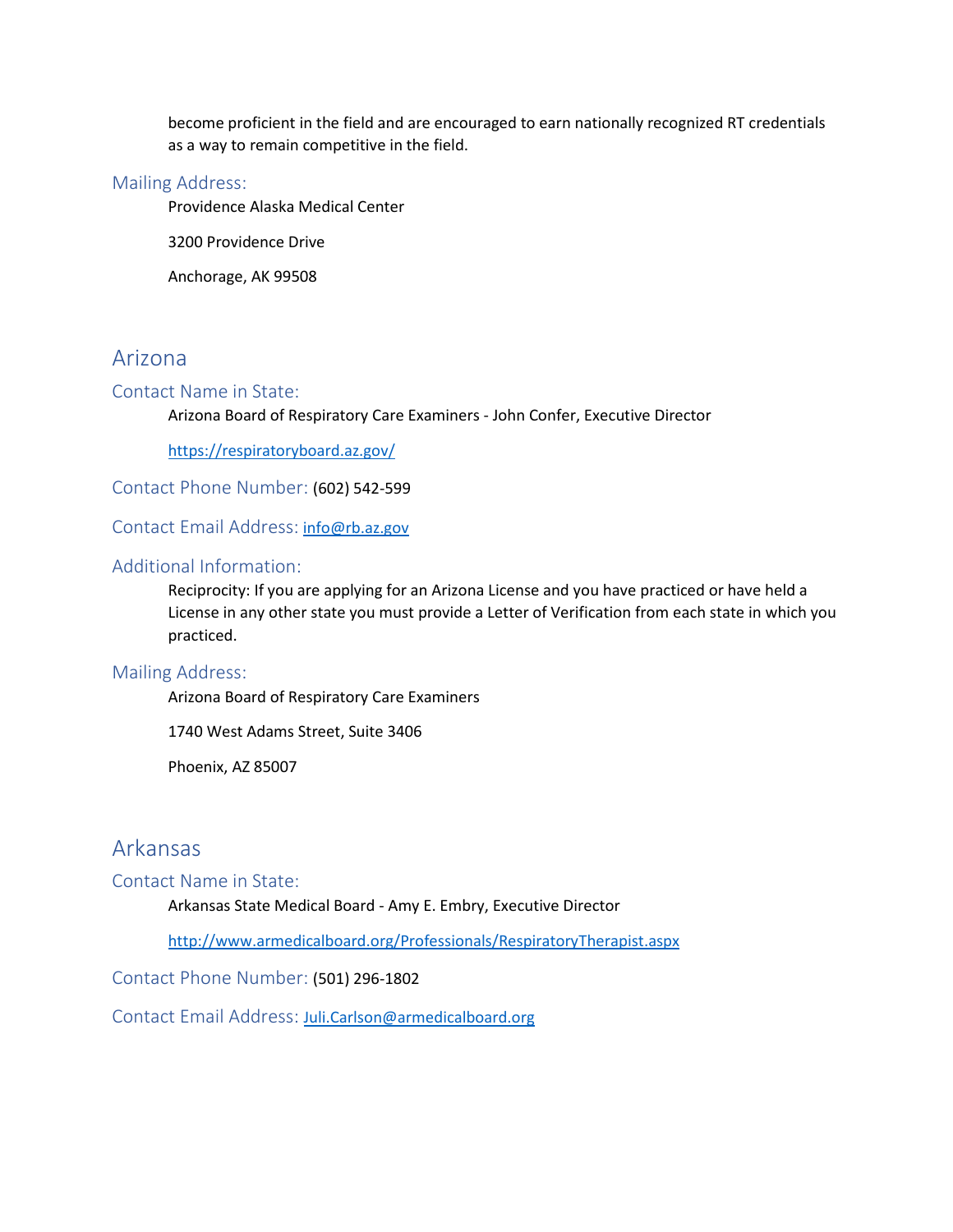### Additional Information:

Reciprocity: The ASMB must have verification of all licenses ever held, even temporary licenses from other states, whether active or inactive. The applicant will be responsible for requesting and paying any fees.

The Arkansas State Medical Board will escalate the license applications of current and former military service members, and their spouses. License renewal fees are waived for all active duty military service members.

#### Mailing Address:

Arkansas State Medical Board

1401 West Capitol Avenue, Suite 340

Little Rock, AR 72201-2936

# California

#### Contact Name in State:

Respiratory Care Board of California - Ricardo Guzman, MA, RRT, RCP, President

<https://www.rcb.ca.gov/>

Contact Phone Number: (916) 999-2190

#### Contact Email Address: [rcbinfo@dca.ca.gov](mailto:rcbinfo@dca.ca.gov)

#### Additional Information:

California does not have reciprocity with any states, therefore, you will need to apply for a Respiratory Care Practitioner (RCP) license issued by the Respiratory Care Board to practice in California.

However, if you have already earned your RRT credential, you will not be required to retake an initial licensing exam. You will be required to have proof of your credential, out-of-state license, and education requirements sent to our office.

#### Mailing Address:

California Respiratory Care Board

3750 Rosin Court, Suite 100

Sacramento, CA 95834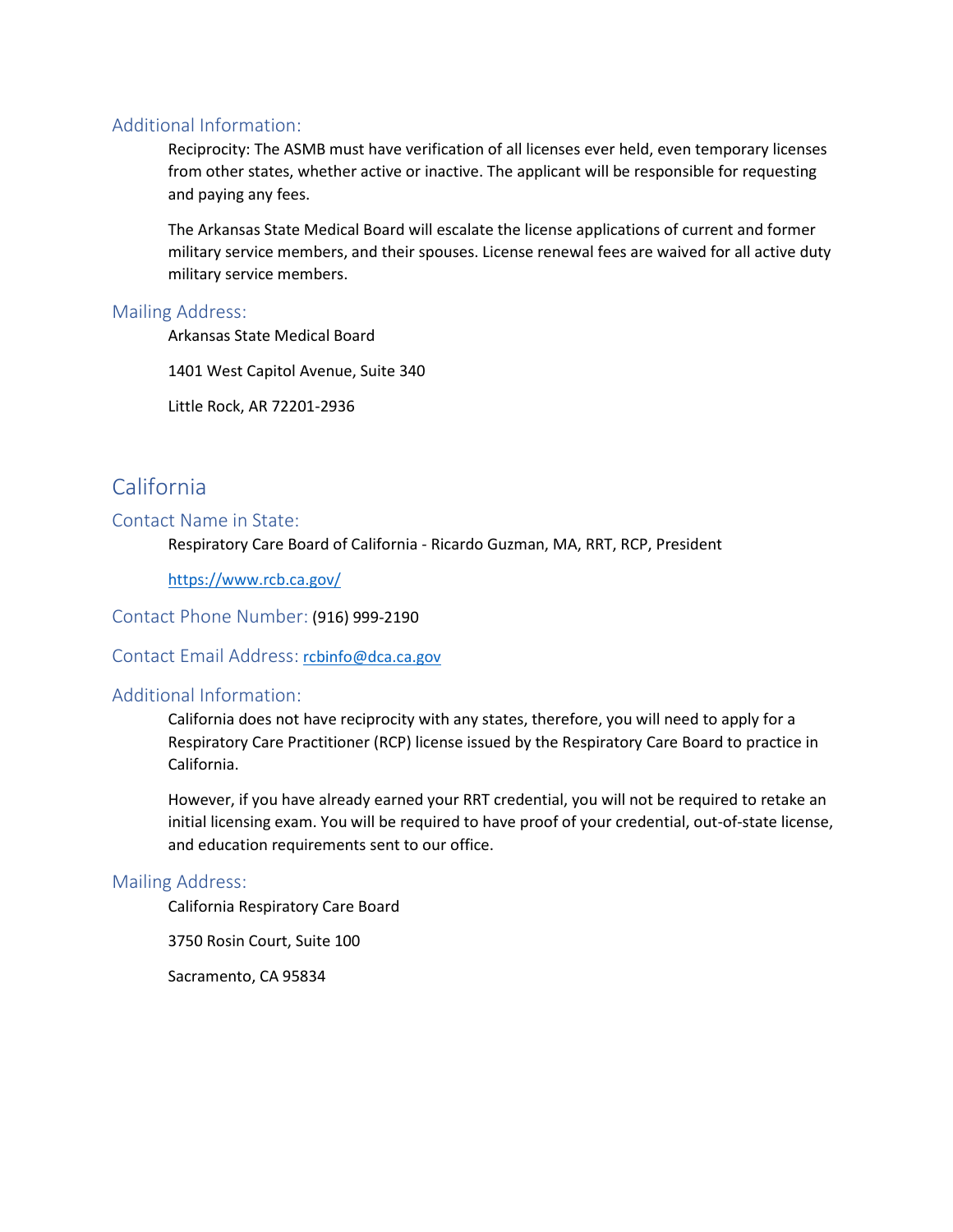# Colorado

#### Contact Name in State:

Colorado Division of Professions and Occupations - Jason D Sunstrom, Program Director

<https://dpo.colorado.gov/RespiratoryTherapy>

Contact Phone Number: (303) 894-5942

Contact Email Address:[dora\\_dpo\\_hppp@state.co.us](mailto:dora_dpo_hppp@state.co.us)

### Additional Information:

Reciprocity: An applicant for a license to practice respiratory therapy shall submit to the director written evidence that he or she is credentialed with the national board for respiratory care as a certified or registered respiratory therapist and shall pay a fee as determined by the director. An applicant must be currently in possession of an unrestricted license in good standing to practice respiratory therapy under the laws of another state or territory of the United States or foreign country, if the qualifications of the applicant are deemed by the director to be substantially equivalent to those required by this state, and whether the applicant has ever had a disciplinary action taken in regard to the applicant's license to practice respiratory therapy in another state.

#### Mailing Address:

Colorado Division of Professions and Occupations

1560 Broadway, Ste. 1350

Denver, CO 80202

# **Connecticut**

#### Contact Name in State:

RCP Licensure Committee - Latarsha Starling, Dept. of Public Health, RCP Licensure

[https://portal.ct.gov/DPH/Practitioner-Licensing--Investigations/RCP/Respiratory-Care-](https://portal.ct.gov/DPH/Practitioner-Licensing--Investigations/RCP/Respiratory-Care-Practitioner-Licensure-Requirements)[Practitioner-Licensure-Requirements](https://portal.ct.gov/DPH/Practitioner-Licensing--Investigations/RCP/Respiratory-Care-Practitioner-Licensure-Requirements)

Contact Phone Number: (860) 509-7603

# Contact Email Address:[oplc.dph@ct.gov](mailto:oplc.dph@ct.gov)

# Additional Information:

Reciprocity: An applicant for licensure must have completed an educational program for Respiratory Therapists or Respiratory Therapy Technicians which, at the time of completion, was accredited by the Committee on Allied Health Education and Accreditation, or the Commission on Accreditation of Allied Health Education Programs, in cooperation with the Joint Review Committee for Respiratory Therapy Education, or was recognized by the Joint Review Committee for Respiratory Therapy Education; or the Committee on Accreditation for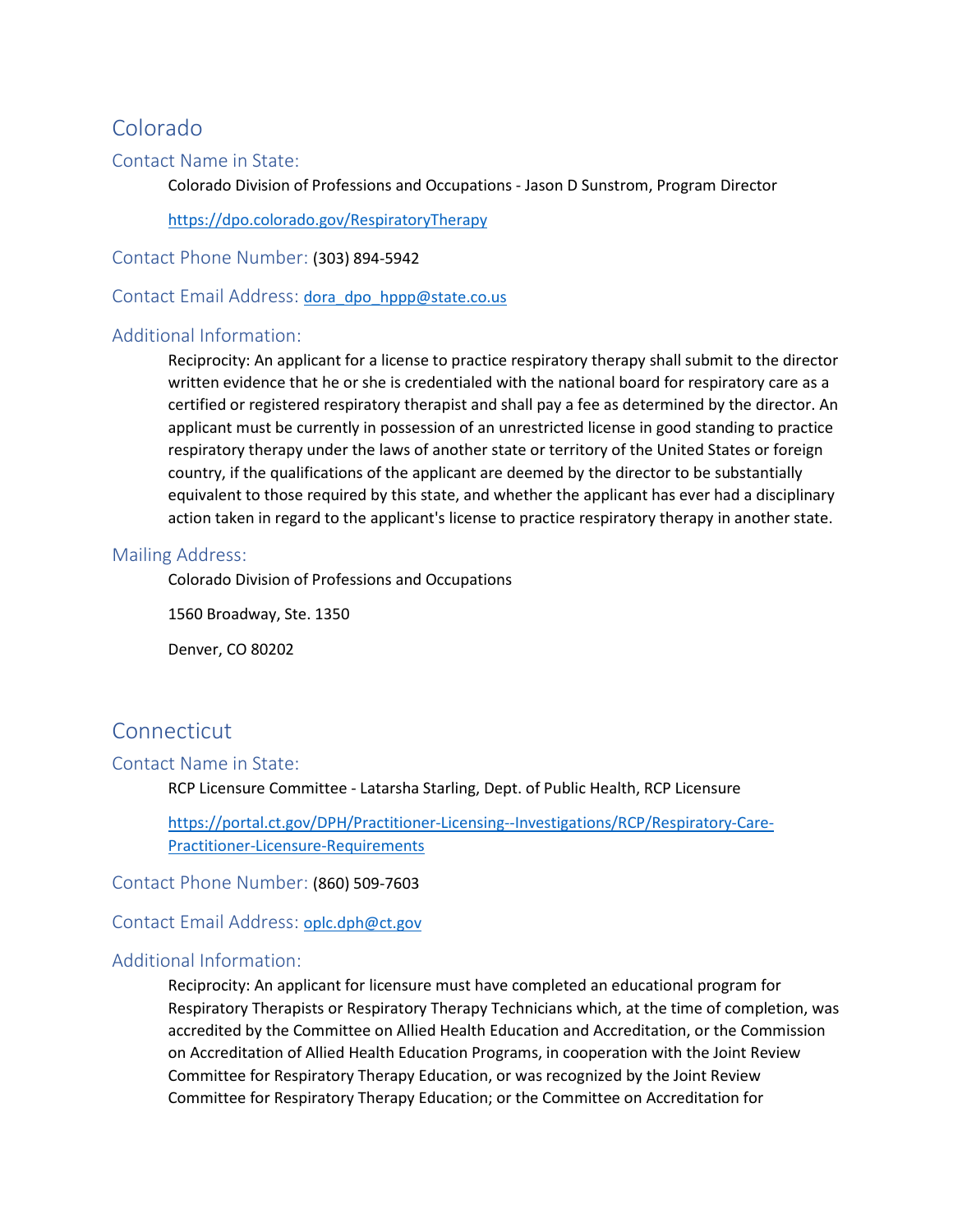Respiratory Care; and Successfully completed either the Entry Level or Advanced Practitioner Respiratory Care examination administered by the National Board for Respiratory Care, and be currently credentialed by the National Board for Respiratory Care.

#### Mailing Address:

Connecticut Department of Public Health

RCP Licensure Committee

410 Capitol Ave. MS# 12APP

PO Box 340308

Hartford, CT 06134

# Delaware

#### Contact Name in State:

Delaware Department of State - Division of Professional Regulation - Shauna Slaughter, Executive Director

<https://dpr.delaware.gov/boards/medicalpractice/>

Contact Phone Number: (302) 744-4500

Contact Email Address: [customerservice.dpr@delaware.gov](mailto:customerservice.dpr@delaware.gov)

#### Additional Information:

Reciprocity: The applicant must possess a current license in a state which has licensing requirements equal to or exceeding the requirements of Delaware subchapters, and there may not be any outstanding or unresolved complaints pending against the applicant; an applicant may not have been assessed any administrative penalties regarding the applicant's practice of respiratory care or be under investigation for misconduct.

#### Mailing Address:

Board of Medical Licensure & Discipline

Cannon Bldg.

861 Silver Lake Blvd., Suite 203

Dover, DE 19904-2467

# District of Columbia

#### Contact Name in State:

DC HEALTH - LaQuandra S Nesbitt, Director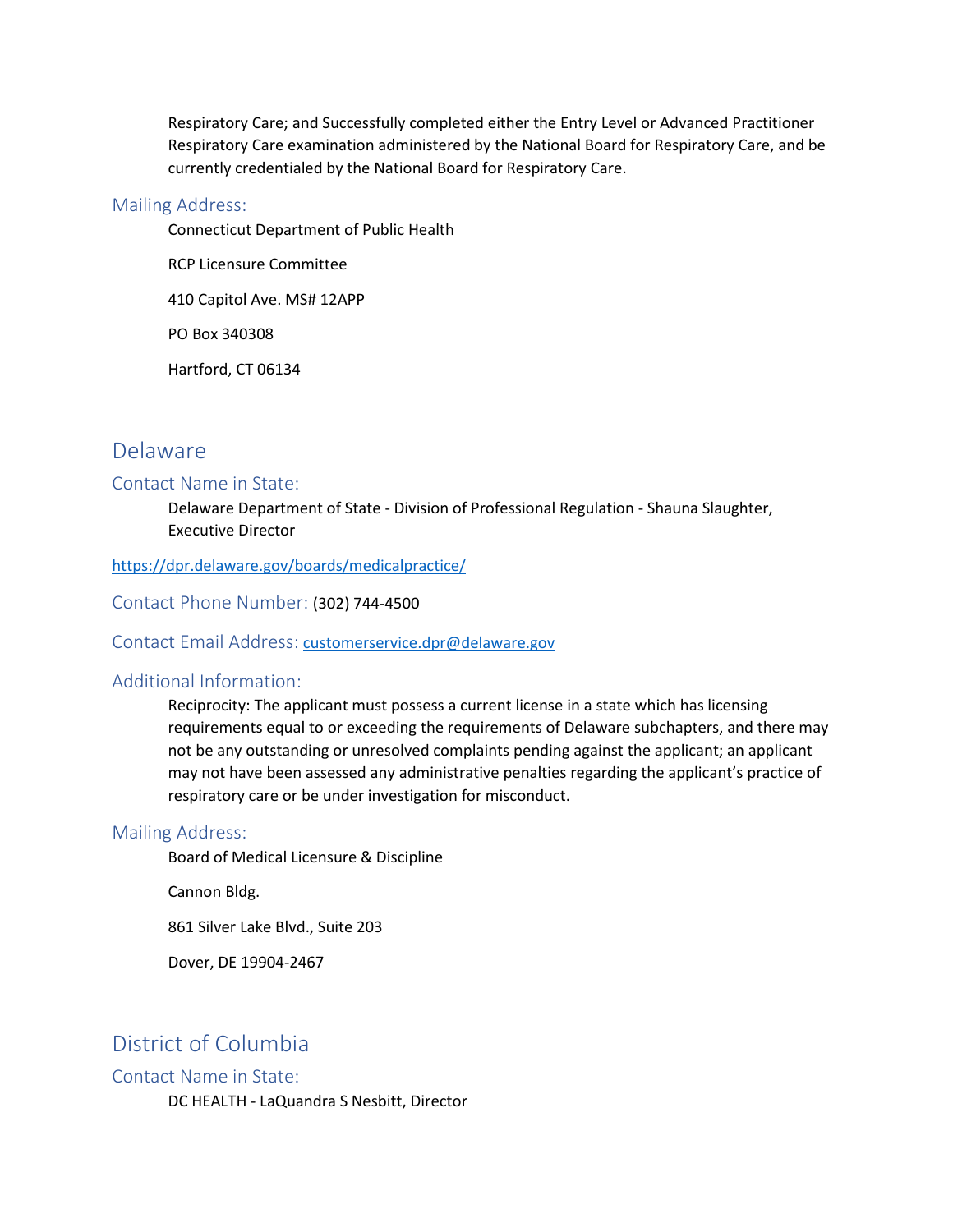#### <https://dchealth.dc.gov/service/respiratory-care-licensing>

#### Contact Phone Number: (202) 442-8336

Contact Email Address: [dcboresp@dc.gov](mailto:dcboresp@dc.gov)

#### Additional Information:

Reciprocity requirements: Official transcript (with seal) showing successful completion of and educational course in respiratory care from an approved institution. May be sent directly from the school, but is preferred that it accompany the application in a sealed envelope. A certified examination results from the National Board for Respiratory Care, Inc. The National Board for Respiratory Care. The applicant shall also submit a verification of licensure from each jurisdiction where the applicant is or was licensed to practice respiratory care.

#### Mailing Address:

DC Health 899 North Capitol Street, NE Washington, DC 20002

# Florida

#### Contact Name in State:

Florida Board of Respiratory Care - Joseph Frey, Chair

<https://floridasrespiratorycare.gov/licensing/>

Contact Phone Number: (850) 245-4444

# Contact Email Address: mga\_respiratorytherapy@doh.state.fl.us

### Additional Information:

Reciprocity & Endorsement: The applicant holds the "Certified Respiratory Therapist" or the "Registered Respiratory Therapist" credential issued by the National Board for Respiratory Care (NBRC), or an equivalent credential acceptable to the Board; or the applicant holds certification, or the equivalent, to deliver respiratory care in another state and such certification was granted pursuant to requirements determined to be equivalent to, or more stringent than, the requirements in Florida.

#### Mailing Address:

Florida Department of Health

4052 Bald Cypress Way, BIN #C-05

Tallahassee, FL 32399-3257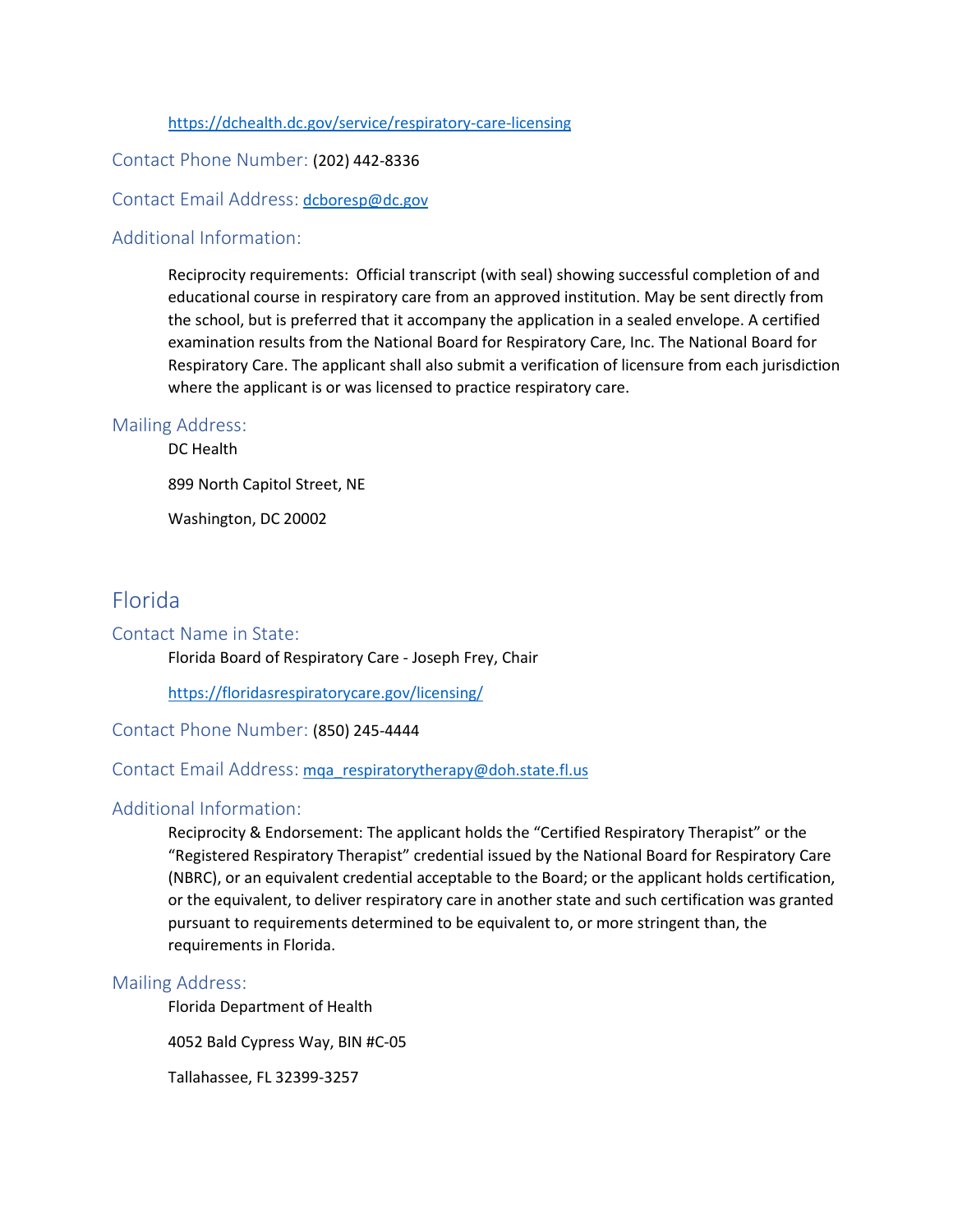# Georgia

### Contact Name in State:

Georgia Respiratory Therapy Committee - LaSharn Hughes, MBA, Executive Director

[https://medicalboard.georgia.gov/professionals/applications-center/respiratory-care-p](https://medicalboard.georgia.gov/professionals/applications-center/respiratory-care-professional) rofessional

Contact Phone Number: (404) 463-2292

#### Contact Email Address: [tara.edwards@dch.ga.gov](mailto:tara.edwards@dch.ga.gov)

# Additional Information:

Reciprocity: Any person who has been granted certification, registration, licensure or other to practice respiratory care in another state whose requirements for such to practice are substantially equal to or exceed the requirements for certification in this state may petition the Board for reciprocity in this State. Verification by oath of certification, registration, licensure or other to practice respiratory care must be submitted directly to the Board. Any applicant for certification by reciprocity must submit a notarized statement of reference from a physician, currently licensed in the state where the applicant has been practicing attesting to the fact that the applicant is qualified to practice respiratory care. Reciprocity applicants who have not practiced respiratory care in another state for 12 months or more will be required to prove to the Board's satisfaction that the applicant maintained knowledge, skill & proficiency in respiratory care.

#### Mailing Address:

Georgia Composite Medical Board

2 Peachtree St. NW, 36th Fl.

Atlanta, GA 30303

# Hawaii

#### Contact Name in State:

Hawaii Department of Commerce and Consumer Affairs - Professional and Vocational Licensing Division - Keali'I S. Lopez, Director

[http://cca.hawaii.gov/pvl/programs/respiratory/copy\\_of\\_index\\_html/](http://cca.hawaii.gov/pvl/programs/respiratory/copy_of_index_html/)

Contact Phone Number: (808) 586-2850

Contact Email Address:[rt@dcca.hawaii.gov](mailto:rt@dcca.hawaii.gov)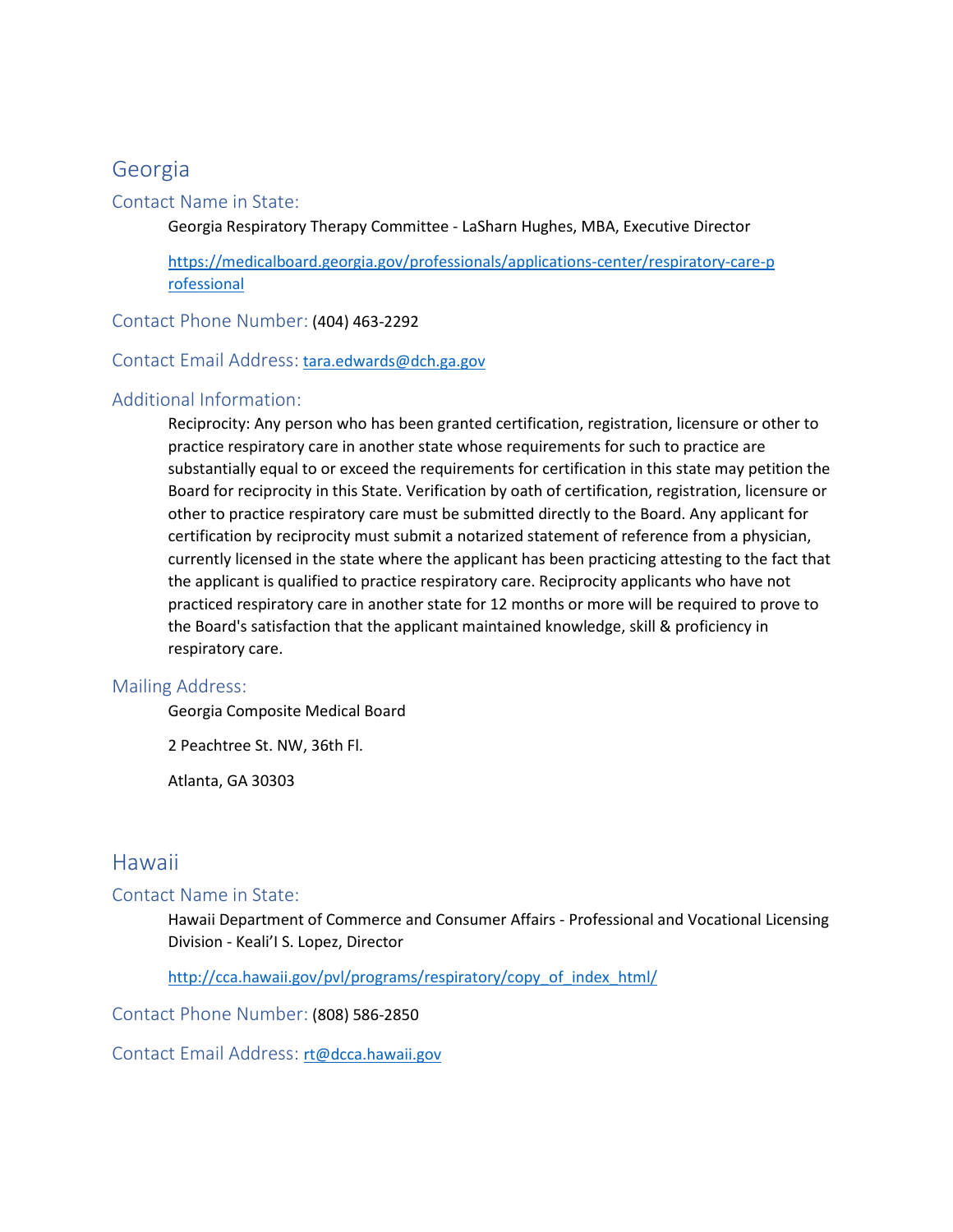# Additional Information:

Reciprocity and Endorsements: A license through endorsement may be granted to applicants who hold CURRENT licenses in another state or jurisdiction that are in good standing, provided that the program's requirements, at the time you were licensed in that state, are equivalent or higher than Hawaii's. In addition to the application and fee, you must request a "Verification of License - Respiratory Therapist form (Form RT- 05) be completed by the states where you are licensed and attach original with board's seal to your application form.

# Mailing Address:

Department of Commerce and Consumer Affairs

Professional and Vocational Licensing Division

King Kalakaua Building

335 Merchant Street

Room 301

Honolulu, Hawaii 96813

# Idaho

# Contact Name in State:

Idaho Board of Medicine - Allied Health Licensure

<https://bom.idaho.gov/BOMPortal/BoardPage.aspx?Board=RES>

Contact Phone Number: (208) 327-7000

Contact Email Address: [info@bom.idaho.gov](mailto:info@bom.idaho.gov)

# Additional Information:

Reciprocity: The person is licensed as a respiratory care practitioner or the equivalent, as determined by the board, in good standing in another state or the District of Columbia, or in a territory of the United States; or the person is a certified respiratory therapy technician (CRTT) or registered respiratory therapist (RRT).

# Mailing Address:

Idaho Board of Medicine

PO Box 83720

Boise, Idaho 83720-0058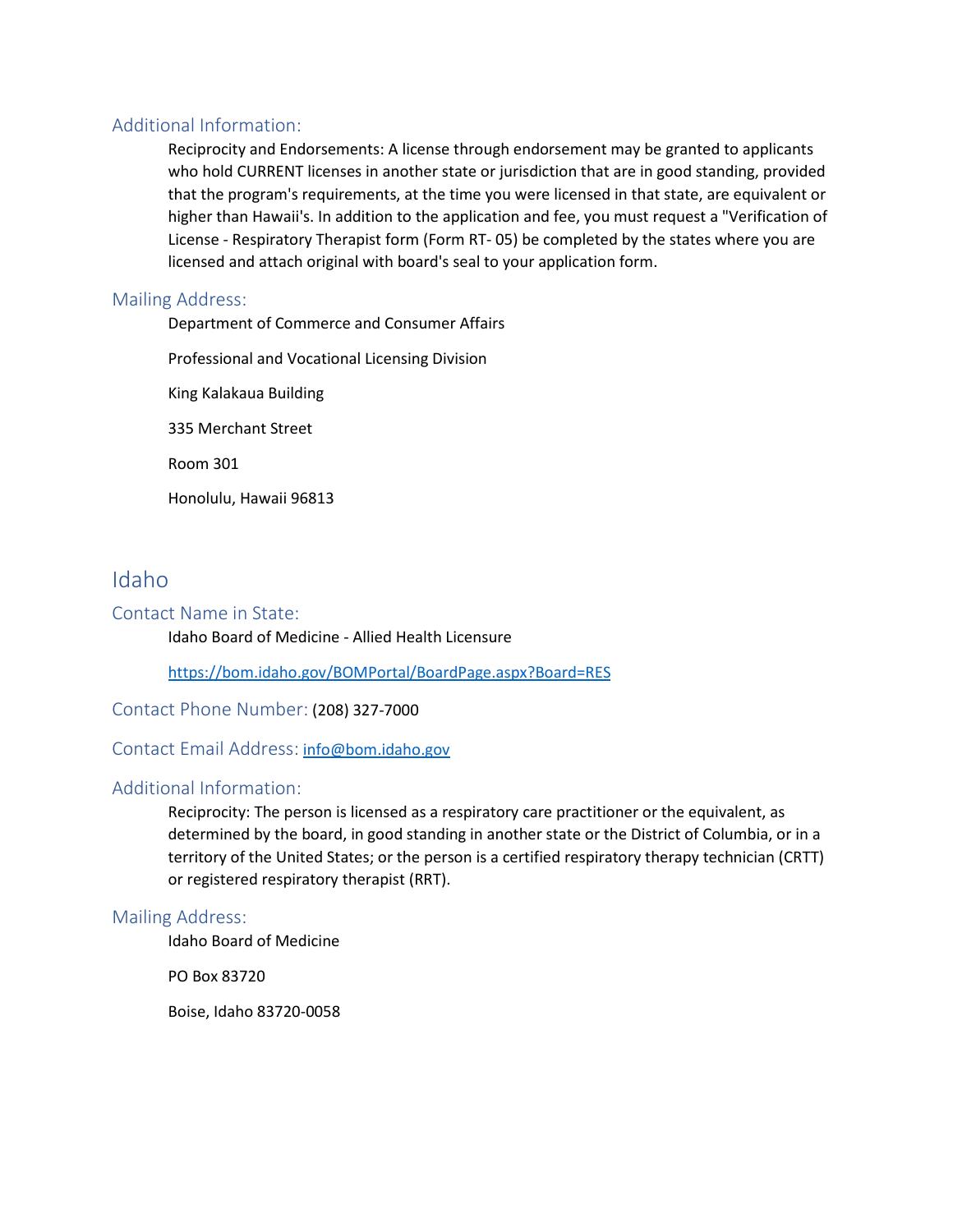# Illinois

### Contact Name in State:

IL Department of Financial and Professional Regulation - Respiratory Care Board - Todd Robertson, Board Liaison

<https://www.idfpr.com/profs/RespCare.asp>

Contact Phone Number: (888) 473-4858

#### Contact Email Address:[robert.gerton@illinois.gov](mailto:robert.gerton@illinois.gov)

### Additional Information:

Reciprocity and Endorsement: Each application of Reciprocity/Endorsement is reviewed on an individual basis. Supporting document(s) must be completed in its entirety by the Dean of the respiratory care program from which you graduated with a school seal. Supporting document(s) must be completed by the jurisdiction of original licensure in which you are currently licensed and practicing.

#### Mailing Address:

IL Department of Financial and Professional Regulation

P.O. Box 7007,

Springfield, Illinois 62791

# Indiana

### Contact Name in State:

Indiana Professional Licensing Agency - Respiratory Care Committee - David R. Burnworth, RCP, RRT, Chairman

<https://www.in.gov/pla/professions/respiratory-care-committee/>

Contact Phone Number: (317) 234-8800

Contact Email Address: [cvaught@pla.in.gov](mailto:cvaught@pla.in.gov)

#### Additional Information:

Reciprocity and Endorsement: Applicants must submit a "Verification of State Licensure" form, submitted to the Committee directly from the state, that you hold a current license, registration, or certification or applicants that are coming from a state that does not require licensure, registration or certification to practice respiratory care and are endorsing based upon their NBRC credentials, please submit a statement stating that the State from which you are endorsing does not require licensure, registration or certification. This statement must be signed and dated by the applicant.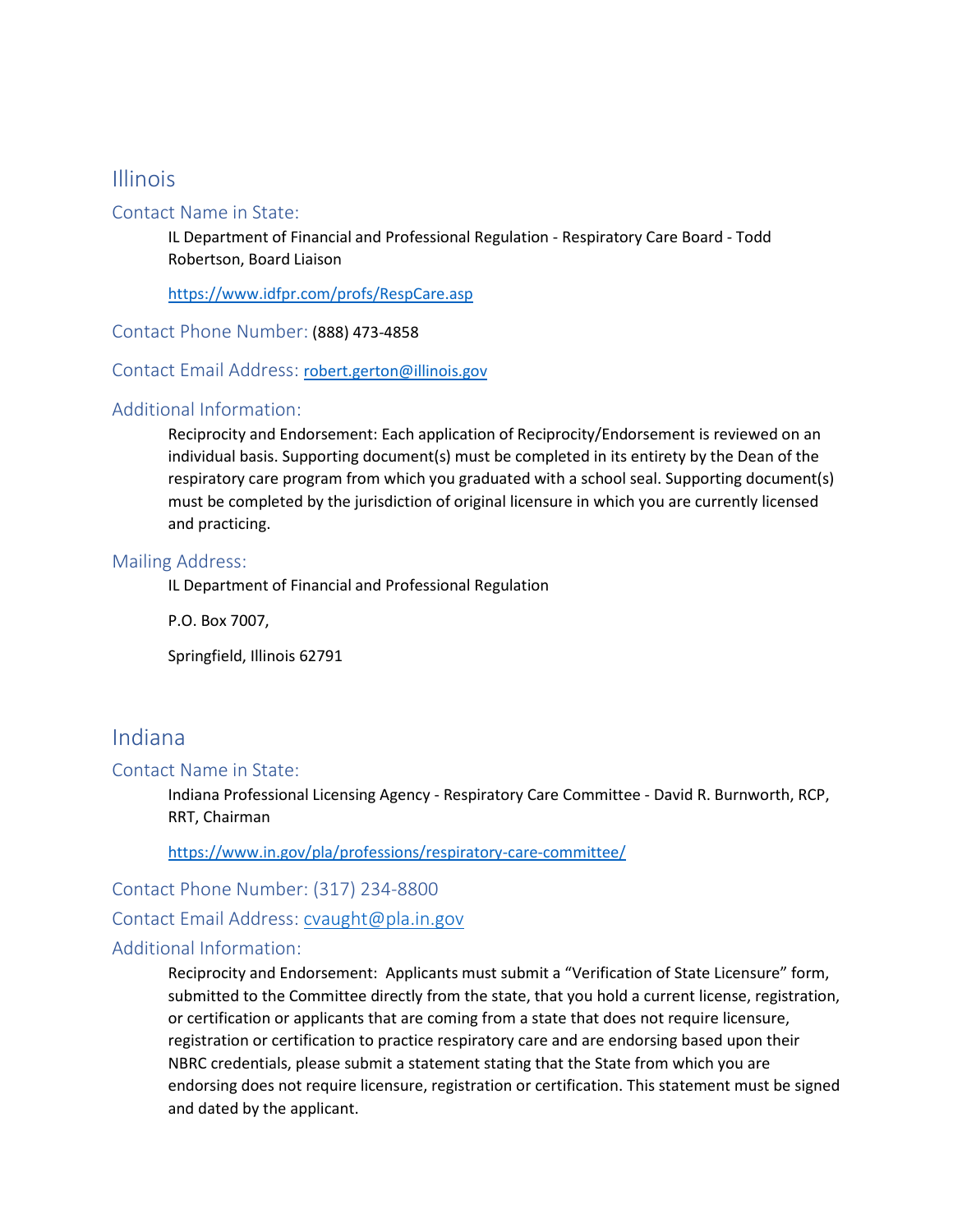#### Mailing Address:

Indiana Professional Licensing Agency

402 W. Washington St. Rm W072

Indianapolis, IN 46204

# Iowa

Contact Name in State:

IDPH - Iowa Board of Respiratory Care and Polysomnography - Tony Alden, Board Executive

<https://idph.iowa.gov/Licensure/Iowa-Board-of-Respiratory-Care>

Contact Phone Number: (515) 281-0254

#### Contact Email Address:[Tony.Alden@idph.iowa.gov](mailto:Tony.Alden@idph.iowa.gov)

# Additional Information:

Reciprocity and Endorsement: Applicants that have been previously licensed, registered or certified in any other state must provide official verification of licensure in the other state(s). The license verification must include license issue date, expiration date and any pending or past disciplinary action. The verification may be printed from another state licensing board's website if it contains all the required information.

#### Mailing Address:

Iowa Department of Public Health

Lucas State Office Building

321 E. 12th Street

Des Moines, IA 50319-0075

# Kansas

#### Contact Name in State:

# Kansas Board of Healing Arts

<http://www.ksbha.org/professions/RT.shtml>

Contact Phone Number: (785) 296-7413

Contact Email Address: [KSBHA\\_Licensing@ks.gov](mailto:KSBHA_Licensing@ks.gov)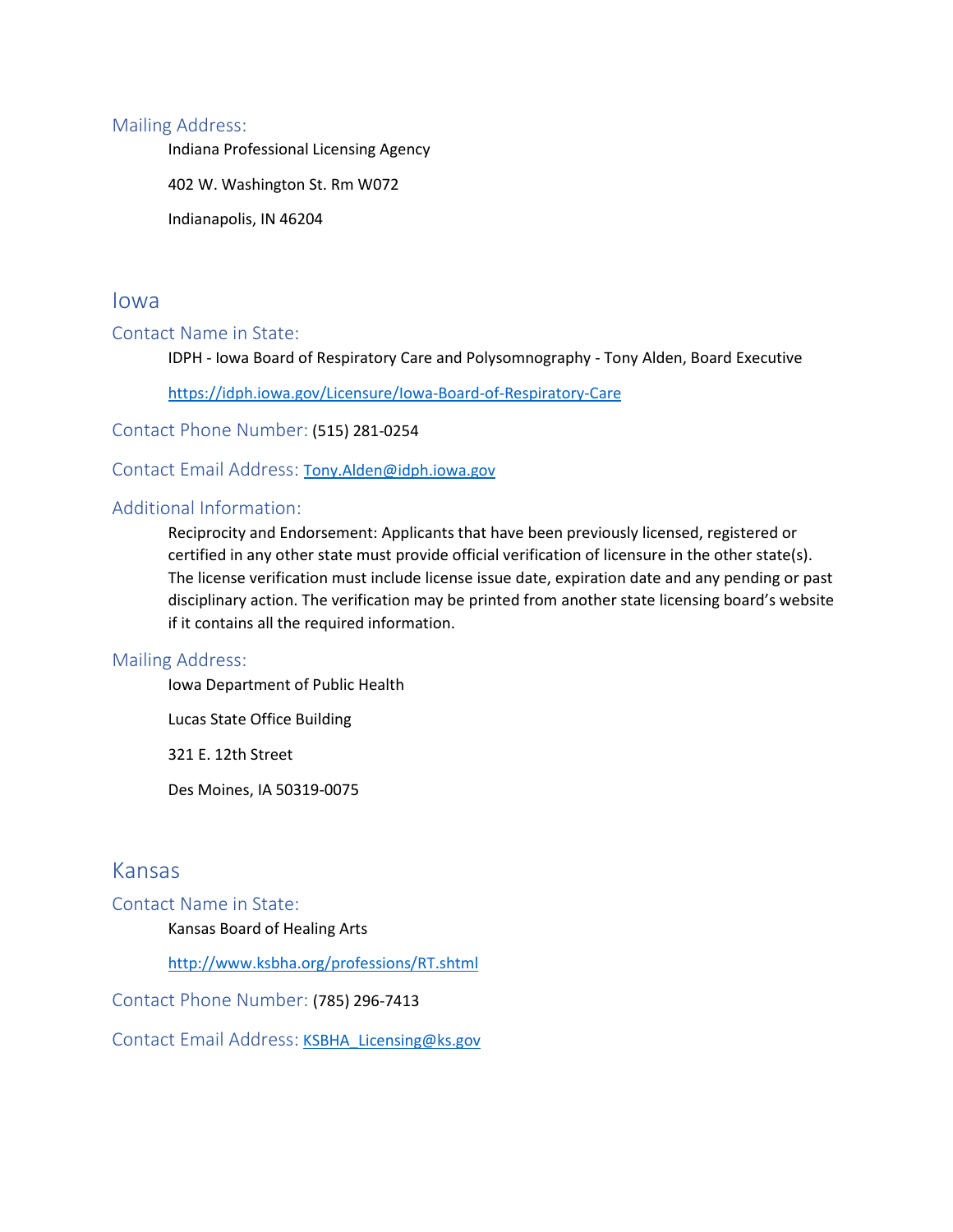# Additional Information:

Reciprocity: Applicants should provide documents from all states or jurisdictions in which you currently, or have ever, held a license, permit, or certification, permanent or temporary. Verification fees may be applicable and are the applicant's responsibility.

# Mailing Address:

Kansas Board of Healing Arts Respiratory Care Advisory Committee 800 SW Jackson, LL- Ste. A Topeka, KS 66612

# Kentucky

### Contact Name in State:

#### Kentucky Board of Respiratory Care - Tamara McDaniel, RRT, Executive Director

<https://kbrc.ky.gov/Pages/default.aspx>

Contact Phone Number: (859) 246-2747

#### Contact Email Address: [tamara.mcdaniel@ky.gov](mailto:tamara.mcdaniel@ky.gov)

# Additional Information:

Reciprocity: Respiratory care practitioners duly authorized to practice in other states and in good standing and who have held a RRT or hold the CRT credential or its equivalent may be conferred a mandatory certificate by the board if the requirements for licensure or certification in that state are substantially equal to the requirements of this section.

#### Mailing Address:

Kentucky Board of Respiratory Care

2365 Harrodsburg Rd., B 350

Lexington, KY 40504-3335

# Louisiana

#### Contact Name in State:

Louisiana State Board of Medical Examiners

<http://www.lsbme.la.gov/licensure/rules>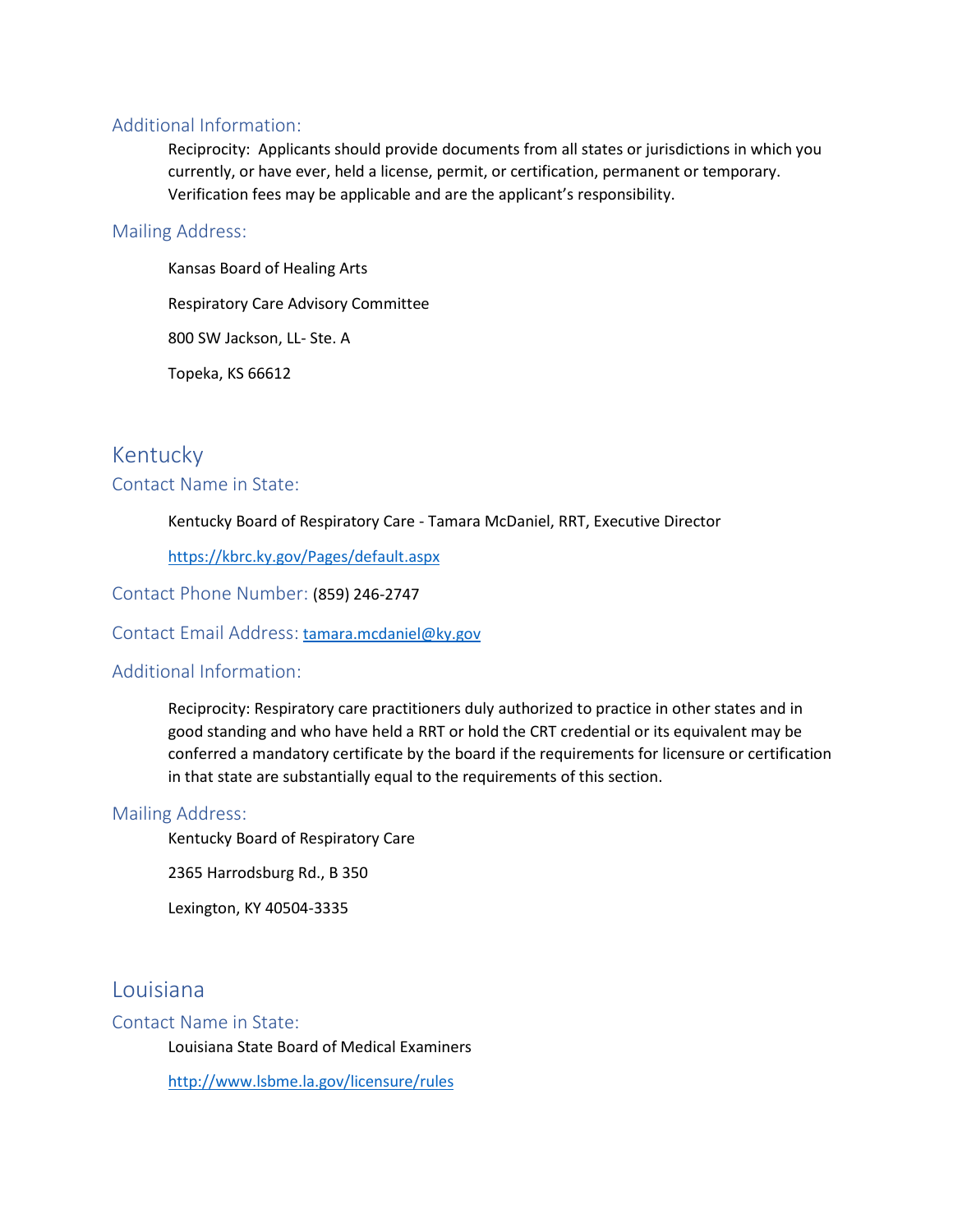### Contact Phone Number: (504) 568-6820 x235

### Contact Email Address:[lsbme@lsbme.la.gov](mailto:lsbme@lsbme.la.gov)

#### Additional Information:

Reciprocity: A person who possesses a current, unrestricted license to practice respiratory therapy issued by the medical licensing authority of another state, the District of Columbia, or a territory of the United States, shall only be eligible for licensure in this state if the applicant meets all the qualifications for licensure specified and satisfies the procedural and other requirements specified including but not limited to restrictions and/or limitations on the examination.

#### Mailing Address:

Louisiana State Board of Medical Examiners

Respiratory Therapy

630 Camp Street

New Orleans, LA 70130

# Maine

#### Contact Name in State:

Office of Professional and Occupational Regulation - Board of Respiratory Care Practitioners - Kristina Halvorsen, Administrator

[https://www.maine.gov/pfr/professionallicensing/professions/board-respiratory-care](https://www.maine.gov/pfr/professionallicensing/professions/board-respiratory-care-practitioners)practitioners

Contact Phone Number: (207) 624-8674

#### Contact Email Address: [respcare.lic@maine.gov](mailto:respcare.lic@maine.gov)

#### Additional Information:

Reciprocity: The Maine Board of Respiratory Care Practitioners requires that a verification of every license be submitted with the application, even if that license is not currently active (Online verifications are acceptable).

#### Mailing Address:

Office of Professional and Occupational Regulation

Board of Respiratory Care Practitioners

35 State House Station

Augusta, ME 04333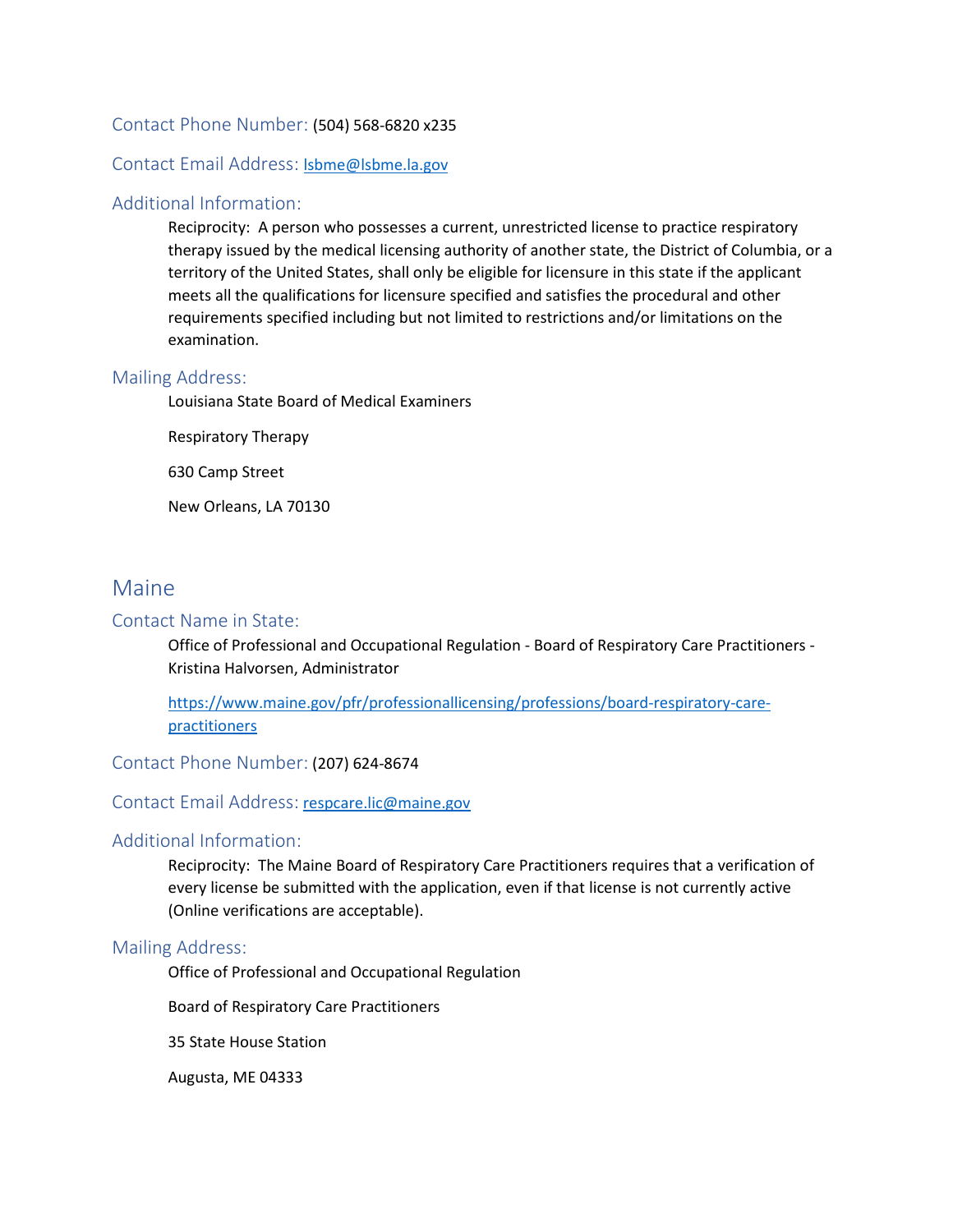# Maryland

# Contact Name in State:

Maryland Board of Physicians - G. Felicia Wright, Allied Health Supervisor

[https://www.mbp.state.md.us/licensure\\_ahapp\\_poly.aspx](https://www.mbp.state.md.us/licensure_ahapp_poly.aspx)

Contact Phone Number: (410) 764-4764

Contact Email Address: Felicia.Wright@maryland.gov

# Additional Information:

Reciprocity: The Board will issue a license by reciprocity to physicians who are licensed in other states and whose requirements for licensure were substantially equivalent to Maryland's licensing requirements at the time the applicant received a license; and the other state offers a similar reciprocal licensure process to Maryland licensed physicians.

# Mailing Address:

Maryland Board of Physicians

4201 Patterson Avenue

Baltimore, Maryland 21215

# Massachusetts

# Contact Name in State:

Board of Respiratory Care - Martha DeSilva, Chair

<https://www.mass.gov/orgs/board-of-respiratory-care>

Contact Phone Number: (800) 414-0168 or (617) 973-0806

ContactEmail Address: [Karen.Geoghegan1@state.ma.gov](mailto:Karen.Geoghegan1@state.ma.gov)

# Additional Information:

Reciprocity: Verification of licensure status, in signed, sealed envelopes, from any state or jurisdiction in which you now or have previously held any professional license or board certification. The state or other jurisdictions must send verifications directly to the Board.

# Mailing Address:

Board of Respiratory Care

239 Causeway St.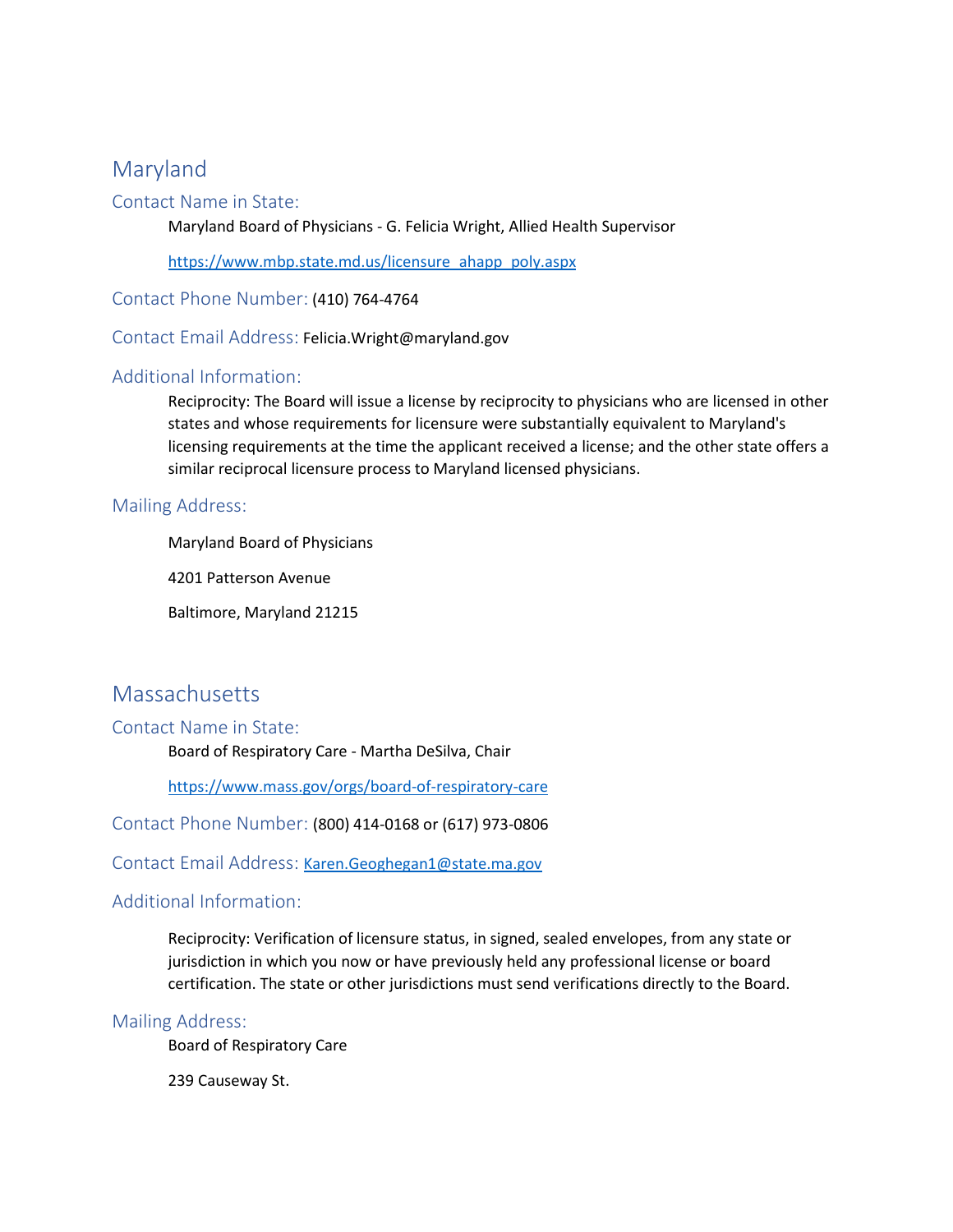Suite 500

Boston, MA 02114-4499

# Michigan

#### Contact Name in State:

Department of Licensing and Regulatory Affairs - Bureau of Professional Licensing - Orlene Hawks, Director

[https://www.michigan.gov/lara/0,4601,7-154-89334\\_72600\\_72603\\_27529\\_29413---,00.html](https://www.michigan.gov/lara/0,4601,7-154-89334_72600_72603_27529_29413---,00.html)

#### Contact Phone Number: (517) 335-0918 or (517) 241-0199

#### Contact Email Address: [bhpinfo@michigan.gov](mailto:bhpinfo@michigan.gov)

#### Additional Information:

Reciprocity and Endorsement: Applicants for licensure by endorsement who were registered or licensed as a respiratory therapist in another state for 5 years or more immediately preceding the date of application must submit the following: Verification/certification of license to be submitted directly to this office by the licensing agency of any state of the United States or province of Canada in which you hold a current license or ever held a license as a respiratory therapist. Verification includes, but is not limited to, showing proof of any disciplinary action taken or pending disciplinary action imposed.

Applicants for licensure by endorsement who have been registered or licensed as a respiratory therapist in another state for less than 5 years immediately preceding the date of application must complete the following: Arrange for official transcripts to be sent directly to this office confirming the completion of a 2-year associate degree from an accredited college or university that meets the recognition standards and criteria of the Council for Higher Education Accreditation (CHEA). Verification/certification of license to be submitted directly to this office by the licensing agency of any state of the United States or province of Canada in which you hold a current license or ever held a license as a respiratory therapist. Verification includes, but is not limited to, showing proof of any disciplinary action taken or pending disciplinary action imposed.

#### Mailing Address:

Department of Licensing and Regulatory Affairs

Board of Respiratory Care

P.O. Box 30670

Lansing, Michigan 48909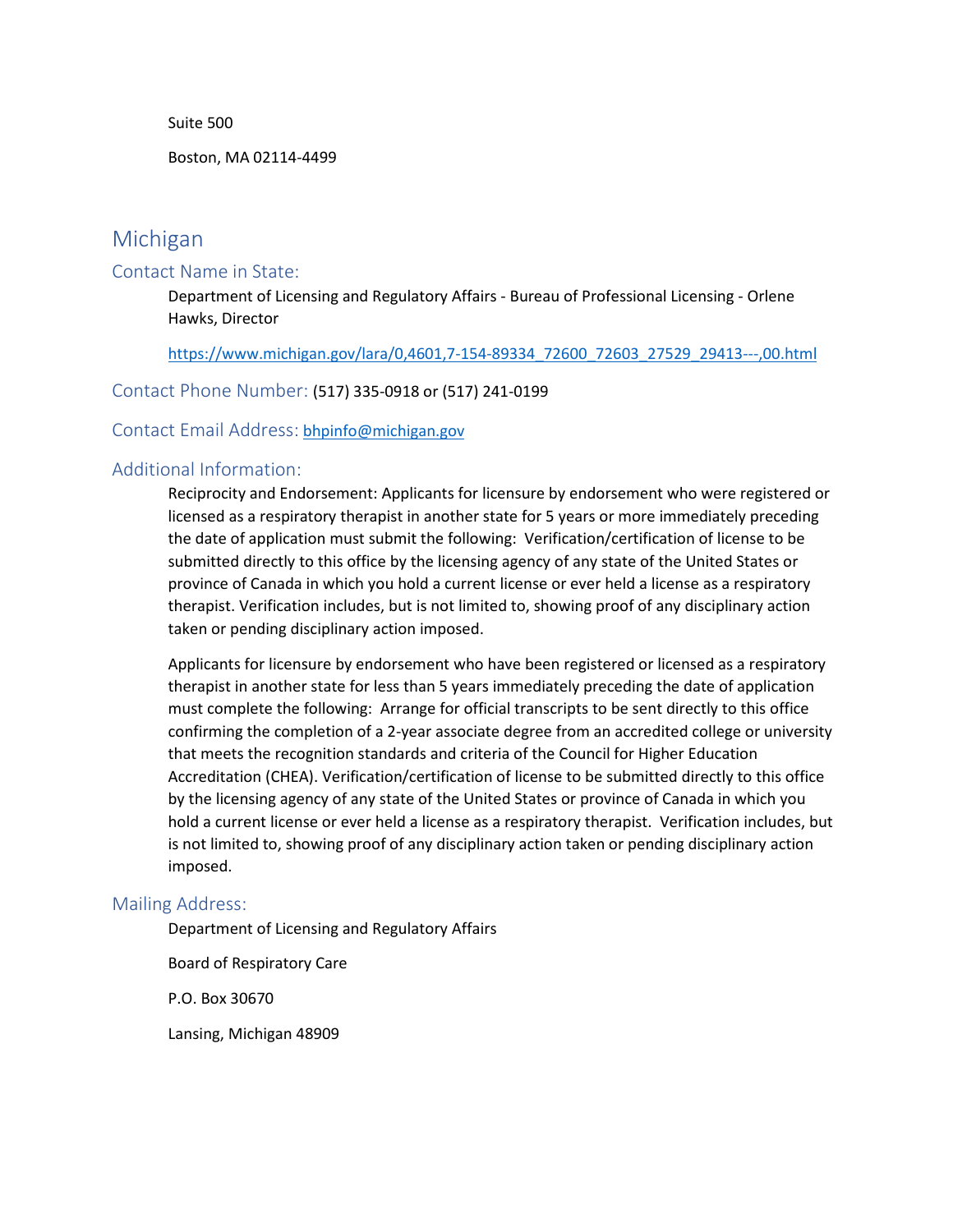# Minnesota

### Contact Name in State:

Minnesota Board of Medical Practice - Respiratory Care Advisory Council - Ruth Martinez

<https://mn.gov/boards/medical-practice/licensing/fact-sheets/?id=21-389049>

Contact Phone Number: (612) 548-2144

Contact Email Address:[Molly.Schwanz@state.mn.us](mailto:Molly.Schwanz@state.mn.us)

### Additional Information:

Reciprocity: Applicants applying under reciprocity must have a current, unrestricted credential in another state and must have worked as a respiratory therapist at least eight weeks during the last five years.

### Mailing Address:

Board of Medical Practice

University Park Plaza

2829 University Ave. SE, Suite 500

Minneapolis, MN 55414-3246

# Mississippi

# Contact Name in State:

MS State Dept. of Health, Professional Licensure - Respiratory Care, Melissa Parker, Administrator, Licensure and Certification

[https://msdh.ms.gov/msdhsite/\\_static/30,0,82,93.html](https://msdh.ms.gov/msdhsite/_static/30,0,82,93.html)

Contact Phone Number: (601) 364-7360

Contact Email Address: yolanda.morrow@healthyms.com

# Additional Information:

Reciprocity and Endorsement: An individual shall not be prohibited from performing such procedures for which he was tested, so long as the testing body offering the examination is certified by the National Commission for Health Certifying Agencies or its equivalent, and so long as the individual is a licensed health care provider in the state of Mississippi. There appear to be no regulations permitting licensure based on reciprocity.

# Mailing Address:

MS State Dept. of Health

Professional Licensure - Respiratory Care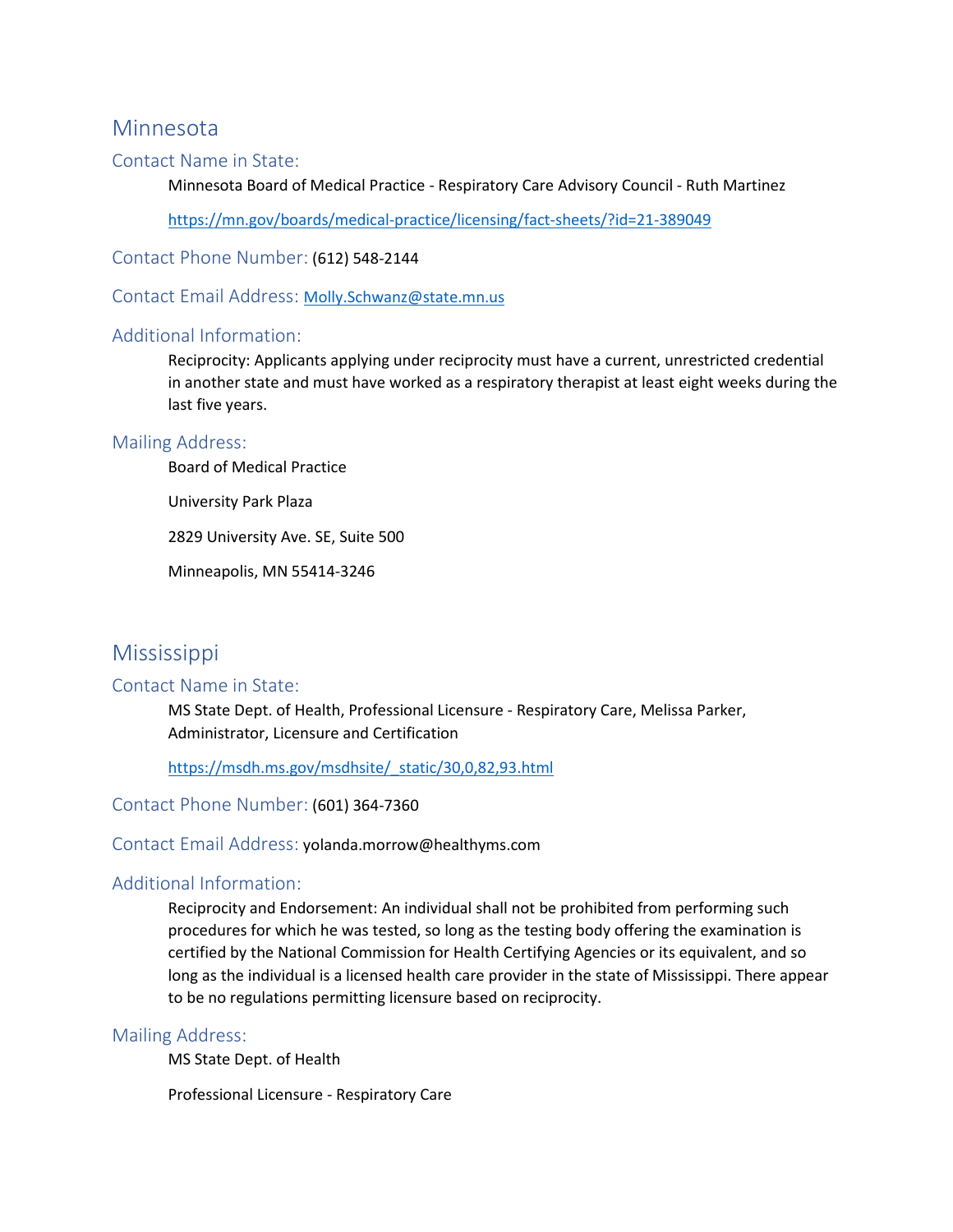PO Box 1700

Jackson, MS 39215-1700

# **Missouri**

#### Contact Name in State:

Missouri Division of Professional Registration, Missouri Board for Respiratory Care - Vanessa Beauchamp

<https://pr.mo.gov/respiratorycare.asp>

Contact Phone Number: (573) 522-5864

Contact Email Address: [rcp@pr.mo.gov](mailto:rcp@pr.mo.gov)

#### Additional Information:

Reciprocity: A person who holds a valid current license issued by another state, a territory of the United States, or the District of Columbia, and who has been licensed for at least one year in such other jurisdiction, may submit an application for a license in Missouri in the same occupation or profession, and at the same practice level, for which he or she holds the current license.

<https://pr.mo.gov/boards/respiratory/375-1094.pdf>

#### Mailing Address:

Missouri Board for Respiratory Care

3605 Missouri Blvd

PO Box 1335

Jefferson City, MO 65102-1335

# Montana

#### Contact Name in State:

Board of Respiratory Care Practitioners - Missy Poortenga, Executive Officer

<https://boards.bsd.dli.mt.gov/respiratory-care-practitioners/>

Contact Phone Number: (406) 841-2360 or (406) 841-2300

Contact Email Address: [DLIBSDHELP@MT.GOV](mailto:DLIBSDHELP@MT.GOV)

#### Additional Information:

Reciprocity: The applicant is responsible for requesting official verification from their current state of licensure and ALL previous licenses held, regardless of status.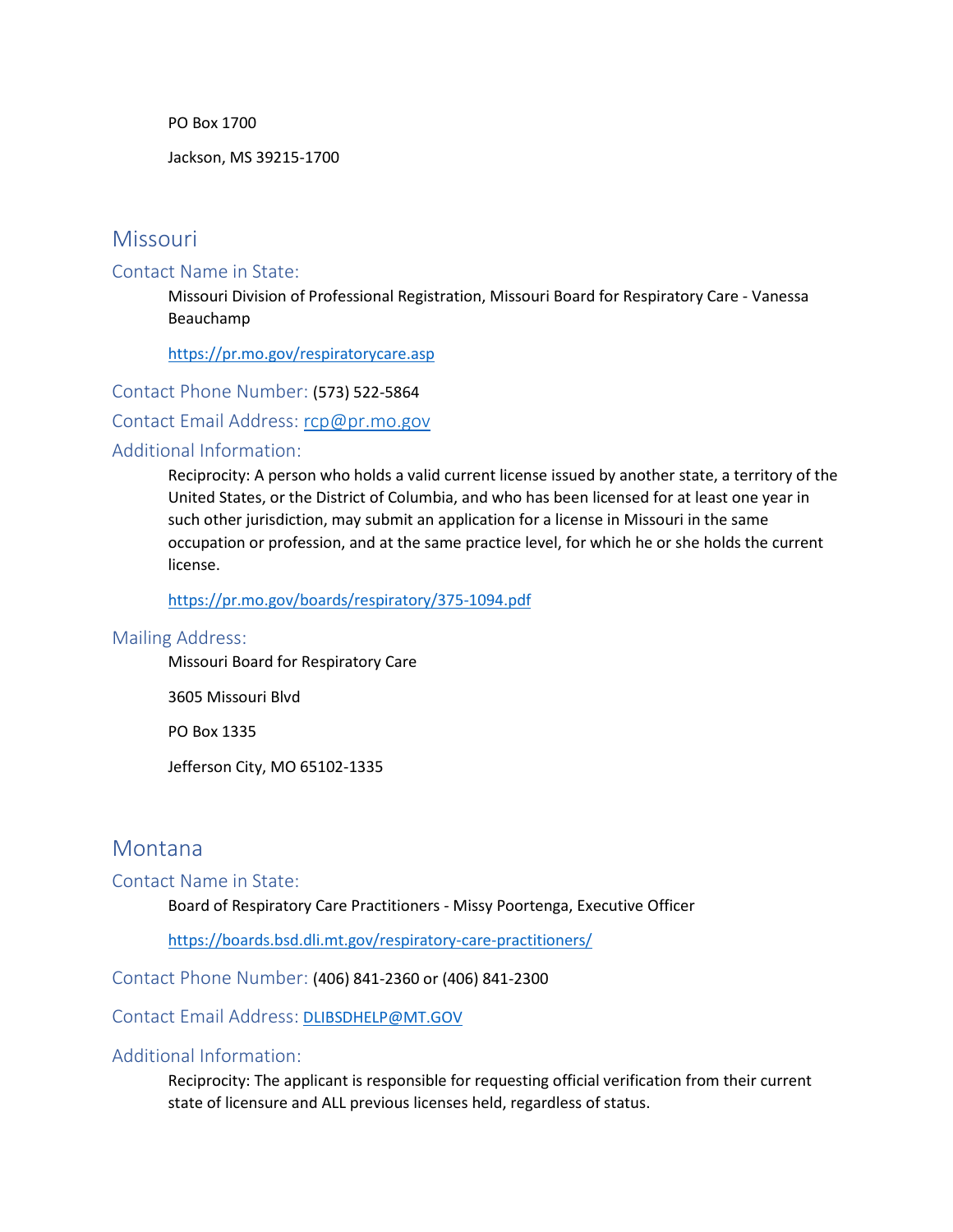#### Mailing Address:

Board of Respiratory Care Practitioners

PO Box 200513

301 S. Park, 4th Fl.

Helena, MT 59620-0513

# Nebraska

### Contact Name in State:

Dept. of Health & Human Services, Division of Public Health Licensure Unit -

<http://dhhs.ne.gov/licensure/Pages/Respiratory-Care.aspx>

Contact Phone Number: (402) 471-2115

ContactEmail Address: [Claire.covertbybee@nebraska.gov](mailto:Claire.covertbybee@nebraska.gov)

# Additional Information:

Reciprocity: If you hold or have held a health-related license in any state (other than Nebraska), you must contact that state and request a verification of your license (do not send a copy of your license).

#### Mailing Address:

Division of Public Health Licensure Unit - Dept. of Health & Human Services

301 Centennial Mall S.

Attn: [Profession, Facility type, or Children's Services]

PO Box 94986

Lincoln, NE 68509-4986

# Nevada

#### Contact Name in State:

Nevada State Board of Medical Examiners - Lynnette Daniels

[http://medboard.nv.gov/Licensees/L\\_A\\_Main/](http://medboard.nv.gov/Licensees/L_A_Main/)

Contact Phone Number: (775) 688-2559

Contact Email Address: [lldnsbme@medboard.nv.gov](mailto:lldnsbme@medboard.nv.gov)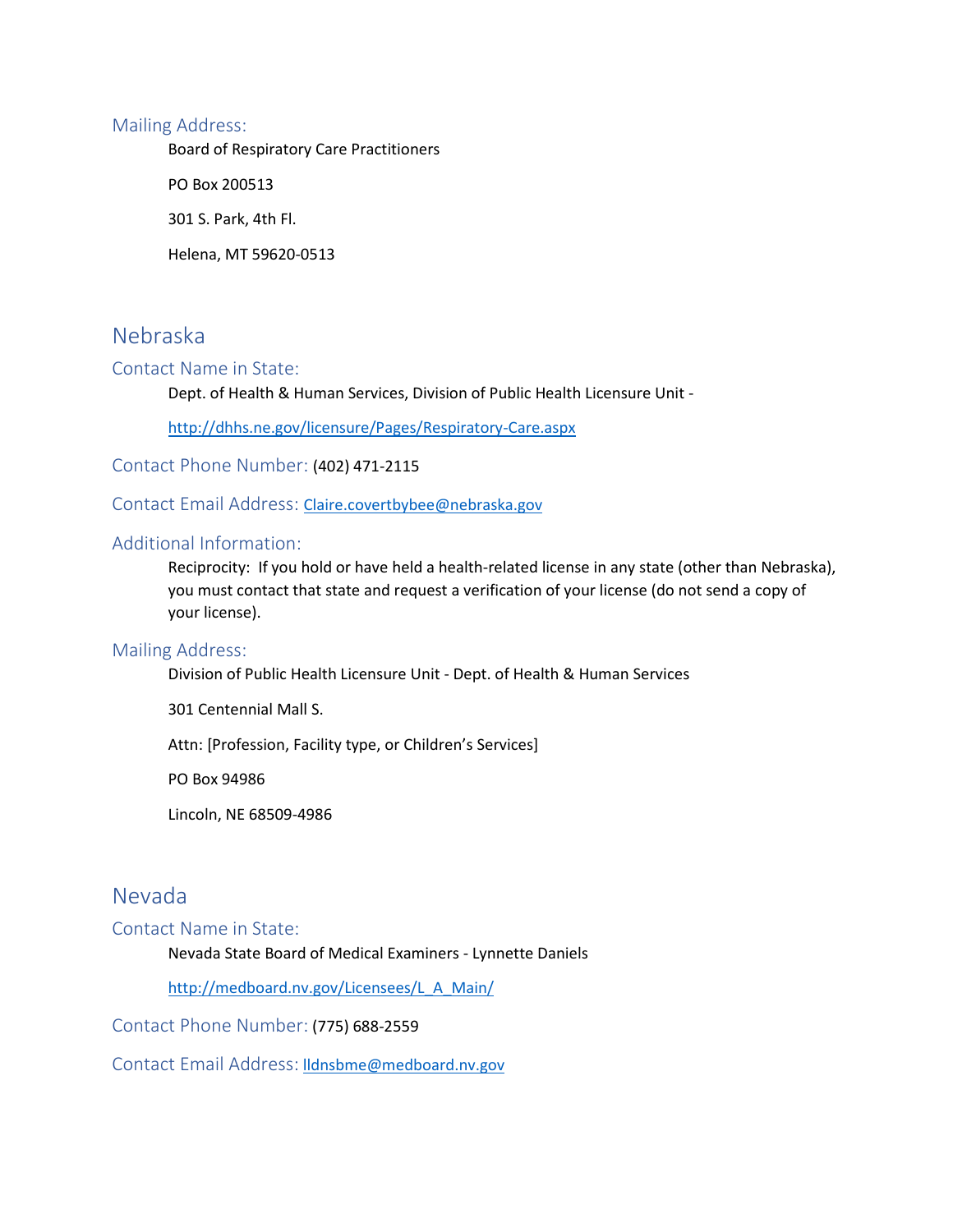### Additional Information:

Reciprocity/Endorsement: If a physician is licensed in another state and is in good standing, he/she may apply for medical licensure by endorsement from that state. (In the state of Nevada, endorsement is not reciprocity.)

### Mailing Address:

Nevada State Board of Medical Examiners

# New Hampshire

#### Contact Name in State:

Office of Professional Licensure and Certification - Lindsey B. Courtney, J.D., Executive Director

<https://www.oplc.nh.gov/respiratory-care-practitioners-governing-board>

Contact Phone Number: 603-271-8353

# Contact Email Address:[alliedhealth@oplc.nh.gov](mailto:alliedhealth@oplc.nh.gov)

### Additional Information:

Reciprocity/Endorsement: Under the governor's declaration of emergency directive, any out-ofstate health care practitioners may practice in New Hampshire to assist with the state's response to COVID-19, provided they are licensed and in good standing in their home state.

#### Mailing Address:

Office of Licensed Allied Health Professionals

Philbrook Building

121 South Fruit Street

7 Eagle Square

Concord, NH 03301

# New Jersey

### Contact Name in State:

Dept. of Law & Public Safety, Div. of Consumer Affairs, State Board of Respiratory Care - Renee Clark, Executive Director

<http://www.njconsumeraffairs.gov/resp/Pages/default.aspx>

Contact Phone Number: (973) 504-6485

Contact Email Address: [askconsumeraffairs@dca.lps.state.nj.us](mailto:askconsumeraffairs@dca.lps.state.nj.us)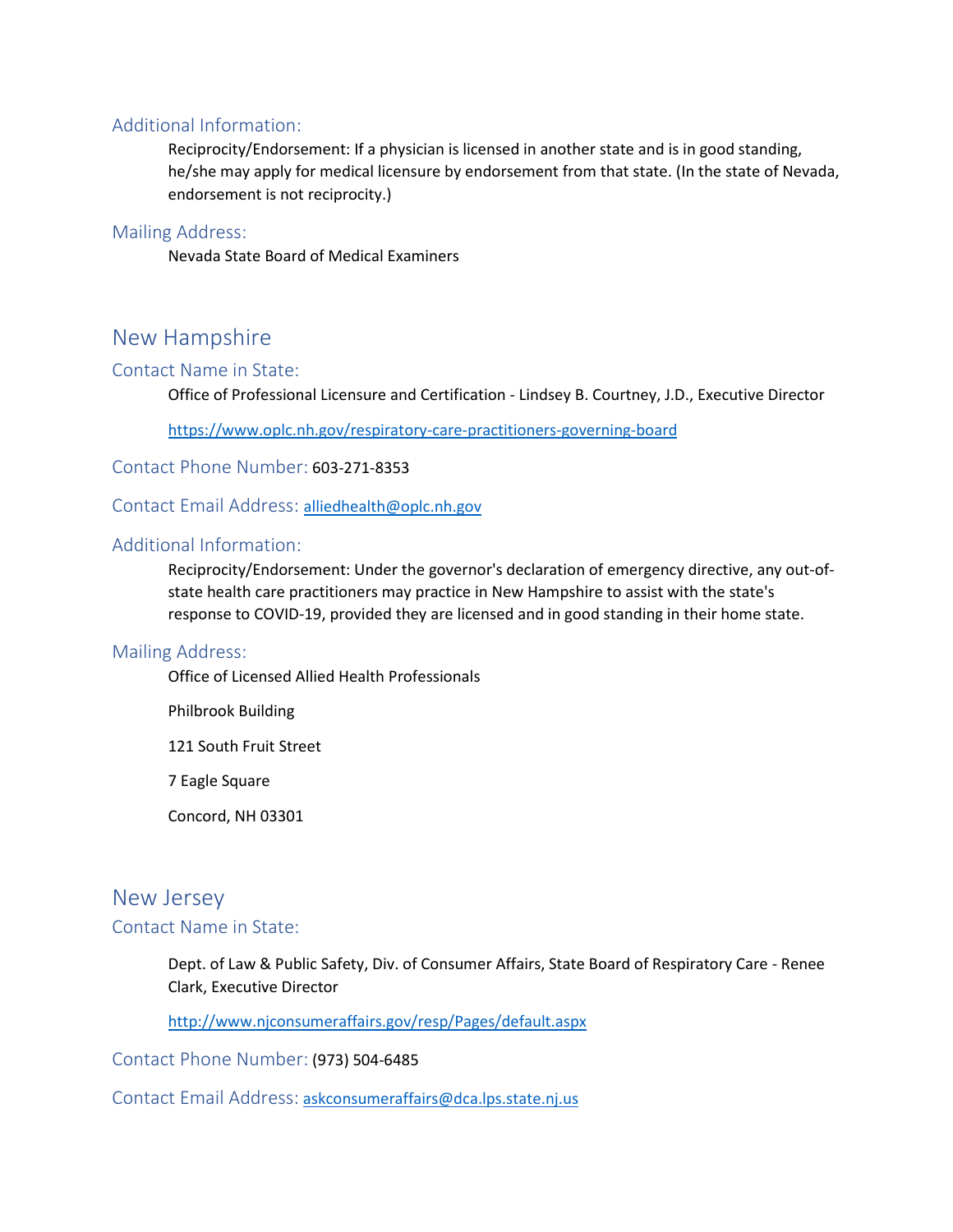# Additional Information:

Reciprocity/Endorsement: If you are required to submit proof that you are licensed in a state other than New Jersey, contact that out-of-state licensing board and request that it send a license verification letter directly to the New Jersey Board. The submission of a copy of your outof-state license doesn't not meet the requirements for license verification.

### Mailing Address:

State Board of Respiratory Care

Dept. of Law & Public Safety, Div. of Consumer Affairs

124 Halsey Street, 6th Floor

P.O. Box 45031

Newark, NJ 07101

# New Mexico

#### Contact Name in State:

Respiratory Care Advisory Board - Nicolas Alderete, Board Administrator

[www.rld.state.nm.us/boards/Respiratory\\_Care.aspx](http://www.rld.state.nm.us/boards/Respiratory_Care.aspx)

Contact Phone Number: (505) 476-4965

Contact Email Address: [RespiratoryCareBd@state.nm.us](mailto:RespiratoryCareBd@state.nm.us)

# Additional Information:

Reciprocity/Endorsement: Copies of other state professional licenses & verification of licensure forms sent directly from other state boards along with a résumé with employment information encompassing five years prior to the application.

#### Mailing Address:

Respiratory Care Advisory Board

2550 Cerrillos Road, Second Floor

P.O. Box 25101

Santa Fe, NM 87504

# New York

#### Contact Name in State:

New York State Education Department, Office of the Professions - State Board for Respiratory Therapy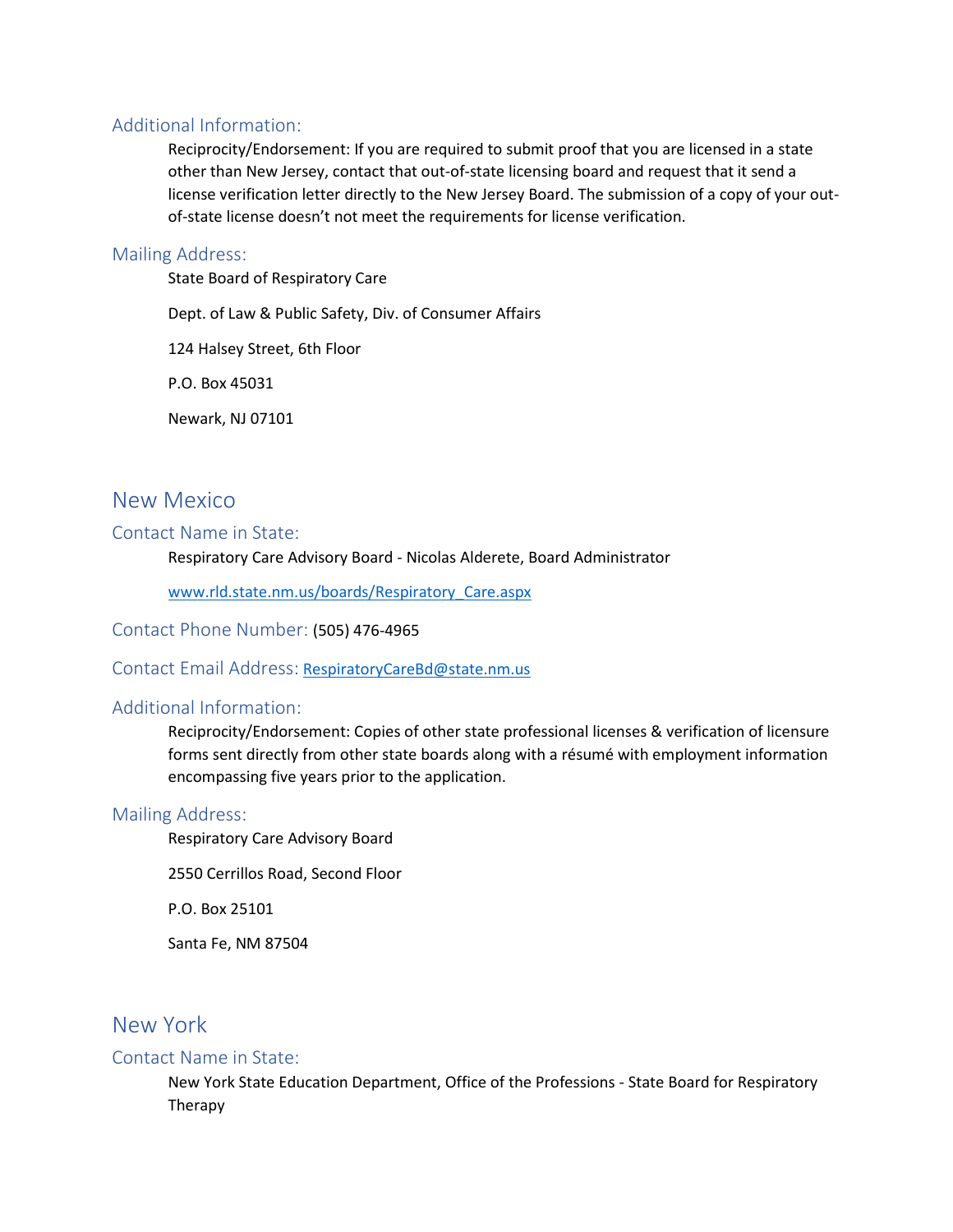#### [http://www.op.nysed.gov/prof/rt/#](http://www.op.nysed.gov/prof/rt/)

#### Contact Phone Number: (518) 474-3817 x120

# Contact Email Address:[rtbd@nysed.gov](mailto:rtbd@nysed.gov)

#### Additional Information:

Reciprocity/Endorsement: The Office of the Professions (OP) will accept electronic verifications of licensure, certification and examination completion from other licensing authorities located in the United States provided that the OP can independently authenticate that the verification is received directly from the licensing authority, and the applicant had no opportunity to directly access or alter the verification before it is sent or transmitted.

#### Mailing Address:

State Board for Respiratory Therapy

89 Washington Avenue, Second Floor

Albany, NY 12234-1000

# North Carolina

#### Contact Name in State:

North Carolina Respiratory Care Board - William L. Croft. PhD, RRT, RCP, Executive Director

### <http://www.ncrcb.org/>

Contact Phone Number: (919) 878-5595

#### Contact Email Address: [bcroft@ncrcb.org](mailto:bcroft@ncrcb.org)

### Additional Information:

Reciprocity/Endorsement: If you currently hold or have held a health care provider license in any jurisdiction(s), have the licensing agency complete and send an official verification of license status to the NCRCB.

#### Mailing Address:

North Carolina Respiratory Care Board

125 Edinburgh South Drive, Suite 100

Cary, NC 27511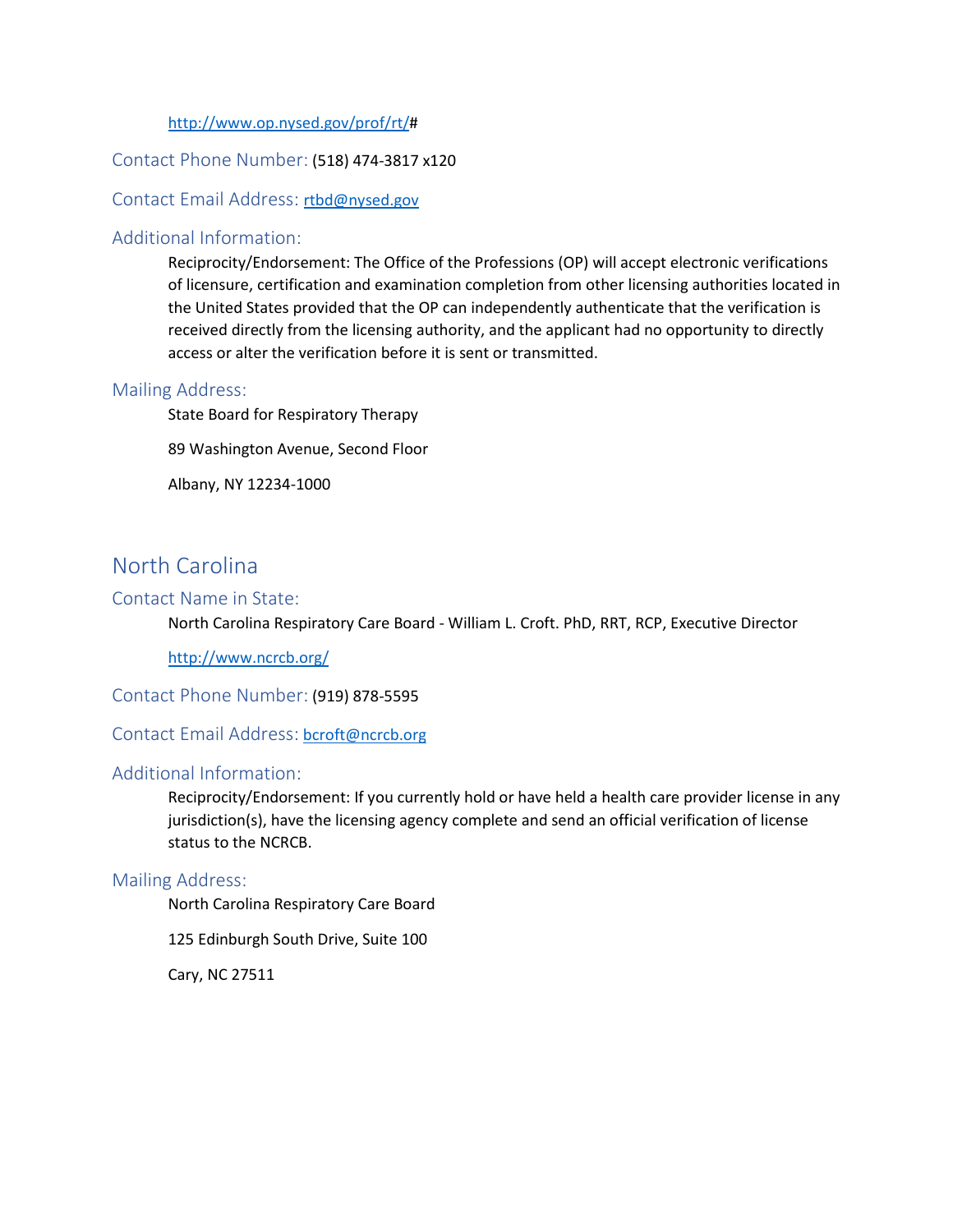# North Dakota

# Contact Name in State:

ND State Board of Respiratory Care - Nikki Owings or Jacinda Simmons

http://www.ndsbrc.com/

Contact Phone Number: (701) 222-1564

ContactEmail Address: [ndsbrc@aptnd.com](mailto:ndsbrc@aptnd.com)

# Additional Information:

Reciprocity: To apply for licensure by reciprocity, pay an \$80.00 Licensure Fee, submit an official verification of your license in all jurisdictions in which you hold and previously held a license(s). You will need to contact each state and request either a letter of verification or the url for their on-line license verifications and have either forwarded to the NDSBRC Office. Submit to a statewide and nationwide criminal history record check.

# Mailing Address:

ND State Board of Respiratory Care

PO Box 2223

Bismarck, ND 58502

# Ohio

#### Contact Name in State:

State Medical Board of Ohio

http://www.med.ohio.gov/Renew/Respiratory-Care-RC

Contact Phone Number: (614) 466-3934

#### Contact Email Address: [license@med.ohio.gov](mailto:license@med.ohio.gov)

# Additional Information:

No information on reciprocity/endorsement found.

#### Mailing Address:

State Medical Board of Ohio

30 E. Broad St, 3rd Floor

Columbus, OH 43215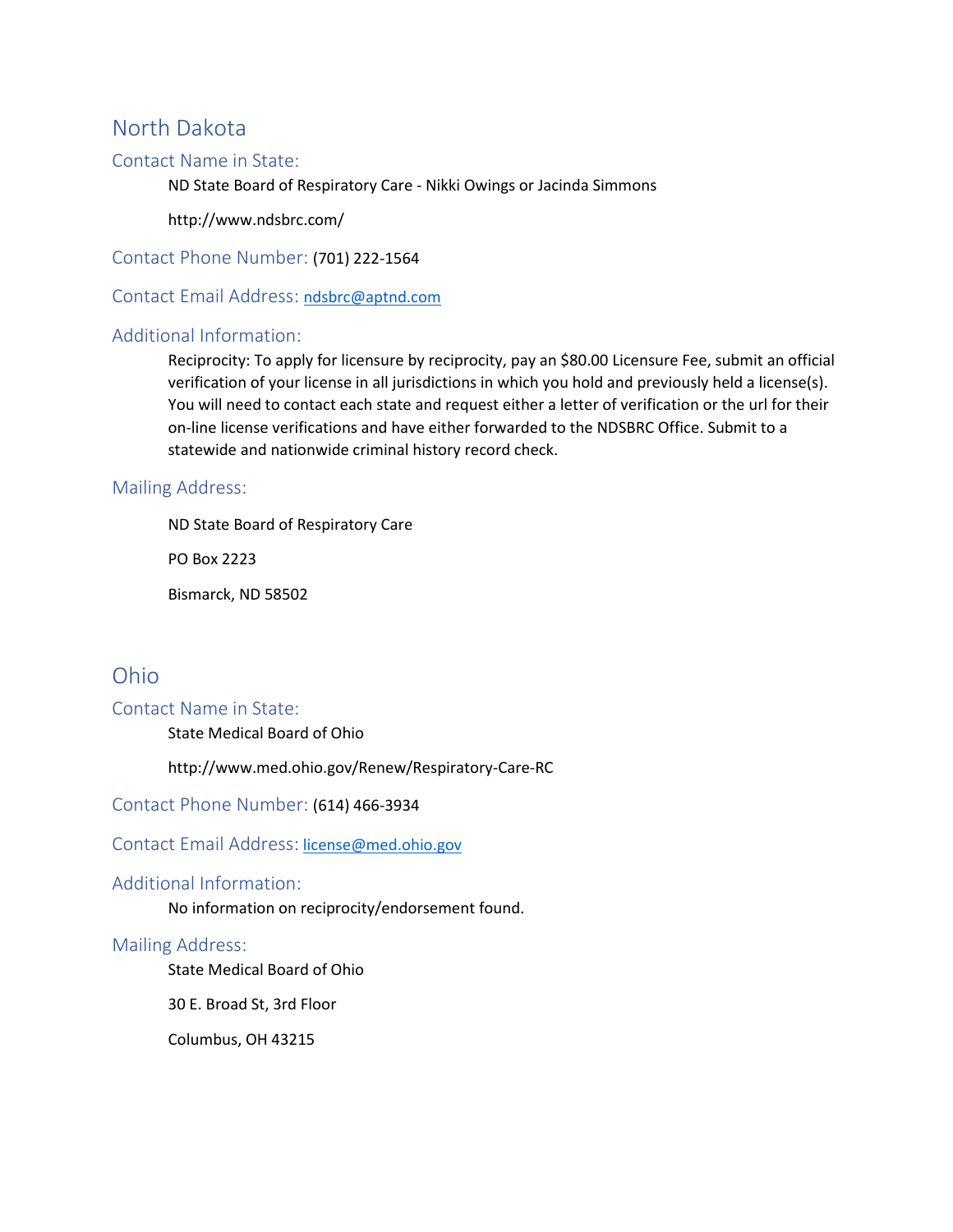# Oklahoma

### Contact Name in State:

Oklahoma Board of Medical Licensure

[http://www.okmedicalboard.org/respiratory\\_care\\_practitioners](http://www.okmedicalboard.org/respiratory_care_practitioners)

Contact Phone Number: (405) 962-1400

Contact Email Address: [rhall@okmedicalboard.org](mailto:rhall@okmedicalboard.org)

# Additional Information:

Reciprocity/Endorsement: Yes, if currently licensed to practice respiratory care in another state, territory or country, if the qualifications of the applicant are deemed by the Board to be equivalent to those required in this state, credentials are conferred by the National Board for Respiratory Care as a Certified Respiratory Therapy Technician (CRTT) or as a Registered Respiratory Therapist (RRT), provided such credentials have not been suspended or revoked; and certification under oath that applicant's credentials have not been suspended or revoked.

# Mailing Address:

Oklahoma Board of Medical Licensure Respiratory Care Advisory Committee PO Box 18256 101 NE 51st St Oklahoma City, OK 73105-1821

# Oregon

# Contact Name in State:

Oregon Health Licensing Office - Sylvie Donaldson, Executive Director

[www.oregon.gov/oha/PH/HLO/Pages/Board-RTPT.aspx](http://www.oregon.gov/oha/PH/HLO/Pages/Board-RTPT.aspx)

Contact Phone Number: (503) 378-8667

# Contact Email Address:[derek.j.fultz@state.or.us](mailto:derek.j.fultz@state.or.us)

# Additional Information:

Reciprocity: An applicant who is currently licensed to practice respiratory care under the laws of another state, territory or country if the qualifications of the applicant are considered by the office to be equivalent to those required in this state; or an applicant holding an active credential conferred by the National Board for Respiratory Care as a Certified Respiratory Therapist (CRT) or as a Registered Respiratory Therapist (RRT), or both.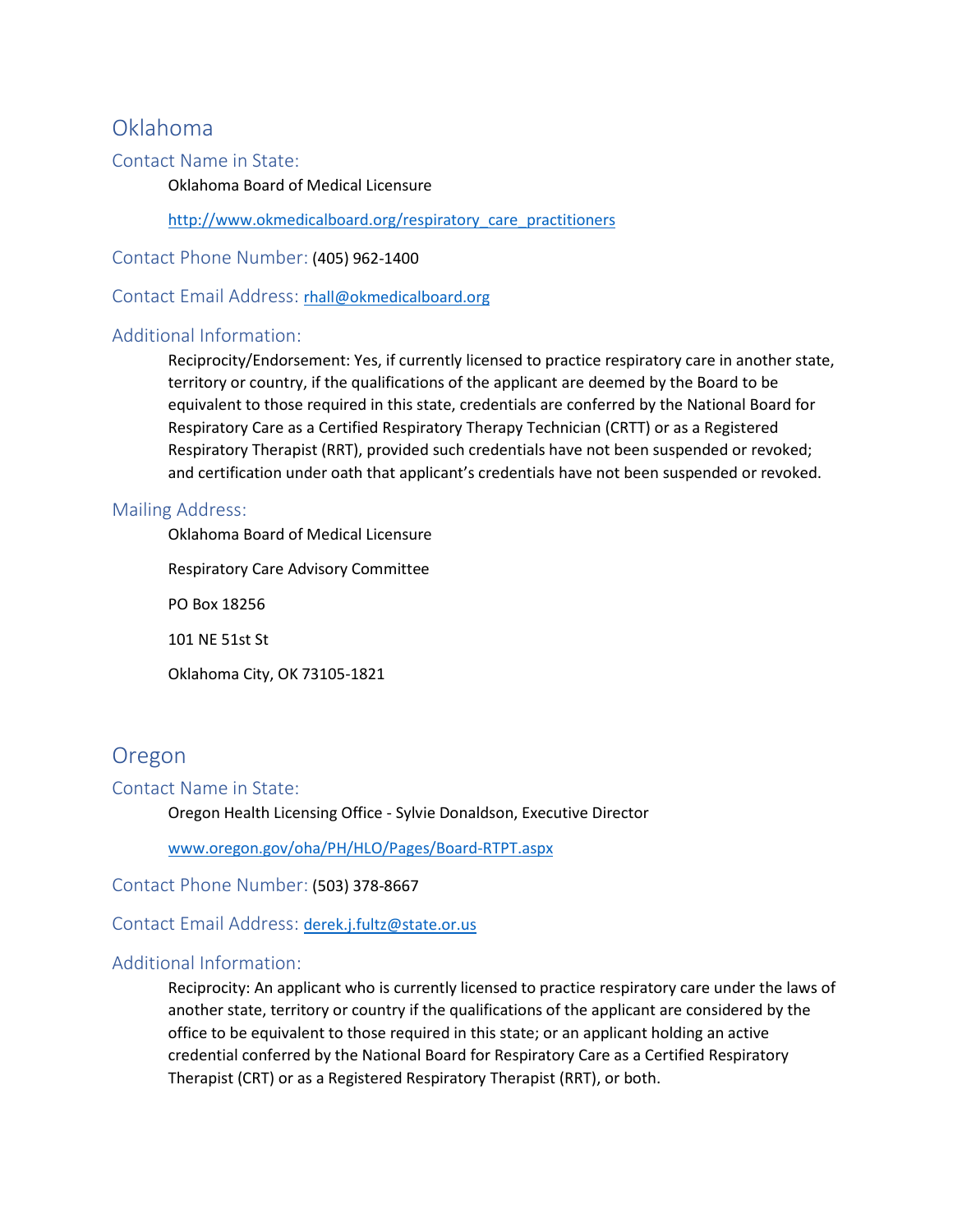#### Mailing Address:

Oregon Health Licensing Office

700 Summer St. NE, Suite 320

Salem, OR 97301-1287

# Pennsylvania

### Contact Name in State:

Pennsylvania State Board of Osteopathic Medicine

<http://www.dos.state.pa.us/>

Contact Phone Number: (717) 783-4858

#### Contact Email Address: [ST-MEDICINE@PA.GOV](mailto:ST-MEDICINE@PA.GOV)

# Additional Information:

Reciprocity: Respiratory therapists who hold the CRT or RRT credential from the NBRC and who are licensed in another state may apply for licensure in Pennsylvania. The process is virtually the same as for those individuals who are applying as a new graduate.

https://www.psrc.net/obtaining-rt-license-for-out-of-state

### Mailing Address:

Pennsylvania State Board of Osteopathic Medicine

PO Box 2649

Harrisburg, PA 17105

# Rhode Island

#### Contact Name in State:

Rhode Island Dept. of Health, Respiratory Care Practitioners Board, Division of Professional Regulation - Respiratory Care Licensing: Department of Health (ri.gov)

Contact Phone Number: (401) 222-2828

### Contact Email Address: [doh.elicense@health.ri.gov](mailto:doh.elicense@health.ri.gov)

### Additional Information:

Reciprocity: If you have ever been licensed in another state, license verification(s) must be sent directly from the state(s) in which you hold or have held a license. If applying for expedited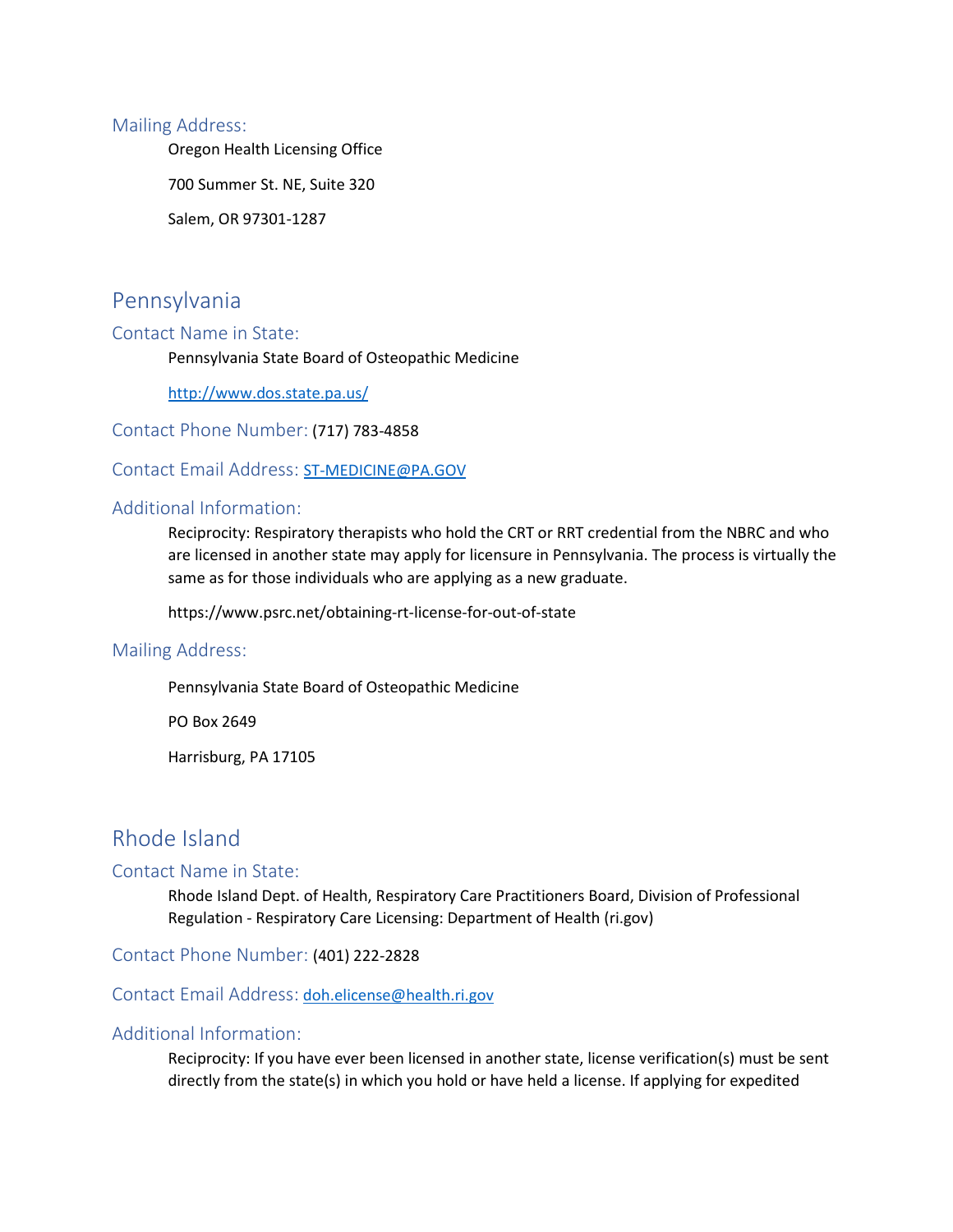military status you must include one of the following: Leave Earning Statement (LES), Letter from Command, Copy of Orders or DD-214 showing honorable discharge.

#### Mailing Address:

Division of Professional Regulation

3 Capitol Hill, Room 105A

Providence, RI 02908-5097

# South Carolina

#### Contact Name in State:

South Carolina Board of Medical Examiners, SC Department of Labor, Licensing & Regulation - Sheridon Spoon, Administrative Coordinator

<https://llr.sc.gov/med/licensure.aspx>

Contact Phone Number: (803) 896-4500

# Contact Email Address:[Candace.Gunter@llr.sc.gov](mailto:Candace.Gunter@llr.sc.gov)

#### Additional Information:

Reciprocity: Verify all state licenses/certificates and all supporting documents.

# Mailing Address:

South Carolina Board of Medical Examiners SC Department of Labor, Licensing and Regulation

PO Box 11289

Columbia, SC 29211-1289

# South Dakota

#### Contact Name in State:

South Dakota Board of Medical and Osteopathic Examiners

#### Sdbmoe.gov

Contact Phone Number: 605-367-7781

Contact Email Address: [SDBMOE@state.sd.us](mailto:SDBMOE@state.sd.us)

Additional Information: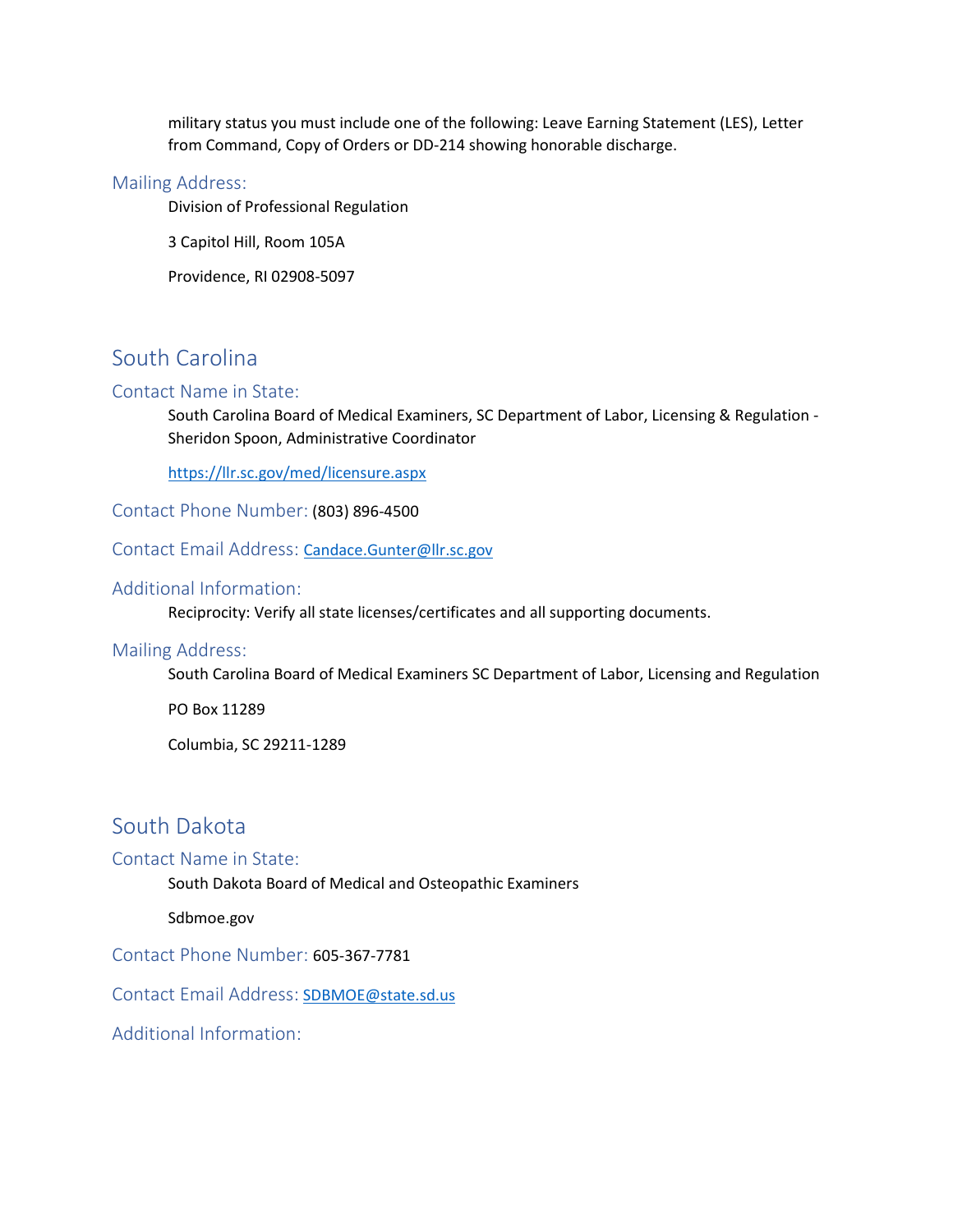Reciprocity/Endorsement: The Board will issue a license by reciprocity to physicians who are licensed in other states and whose requirements for licensure were substantially equivalent to South Dakota's licensing.

#### Mailing Address:

South Dakota Board of Medical and Osteopathic Examiners

101 N. Main Avenue, Suite 301

Sioux Falls, SD 57104

# Tennesse

#### Contact Name in State:

Tennessee Board of Respiratory Care, Office of Health Related Boards - Kimberly Wallace, Board Director

[www.tn.gov/health/health-program-areas/health-professional-boards/rc-board.html](http://www.tn.gov/health/health-program-areas/health-professional-boards/rc-board.html)

#### Contact Phone Number: (615) 532-5090

### Contact Email Address:[mary.v.webb@tn.gov](mailto:mary.v.webb@tn.gov)

### Additional Information:

Reciprocity: all universities attended, (Must be received directly from institution), Verification of credentials sent to us from NBRC, Passport style Photo, Mandatory Practitioner profile, Background Check, Verification of all Respiratory care licenses held regardless of current status, Verification of any medical license held regardless of status. Must come directly from the issuing state.

#### Mailing Address:

Tennessee Board of Respiratory Care

Office of Health Related Boards

665 Mainstream Drive, 2nd Floor

Nashville, TN 37243

# Texas

#### Contact Name in State:

Professional Licensing and Certification Unit, Texas Medical Board

<https://www.tmb.state.tx.us/page/licensing-respiratory-care-practitioner>

Contact Phone Number: (512) 305-7010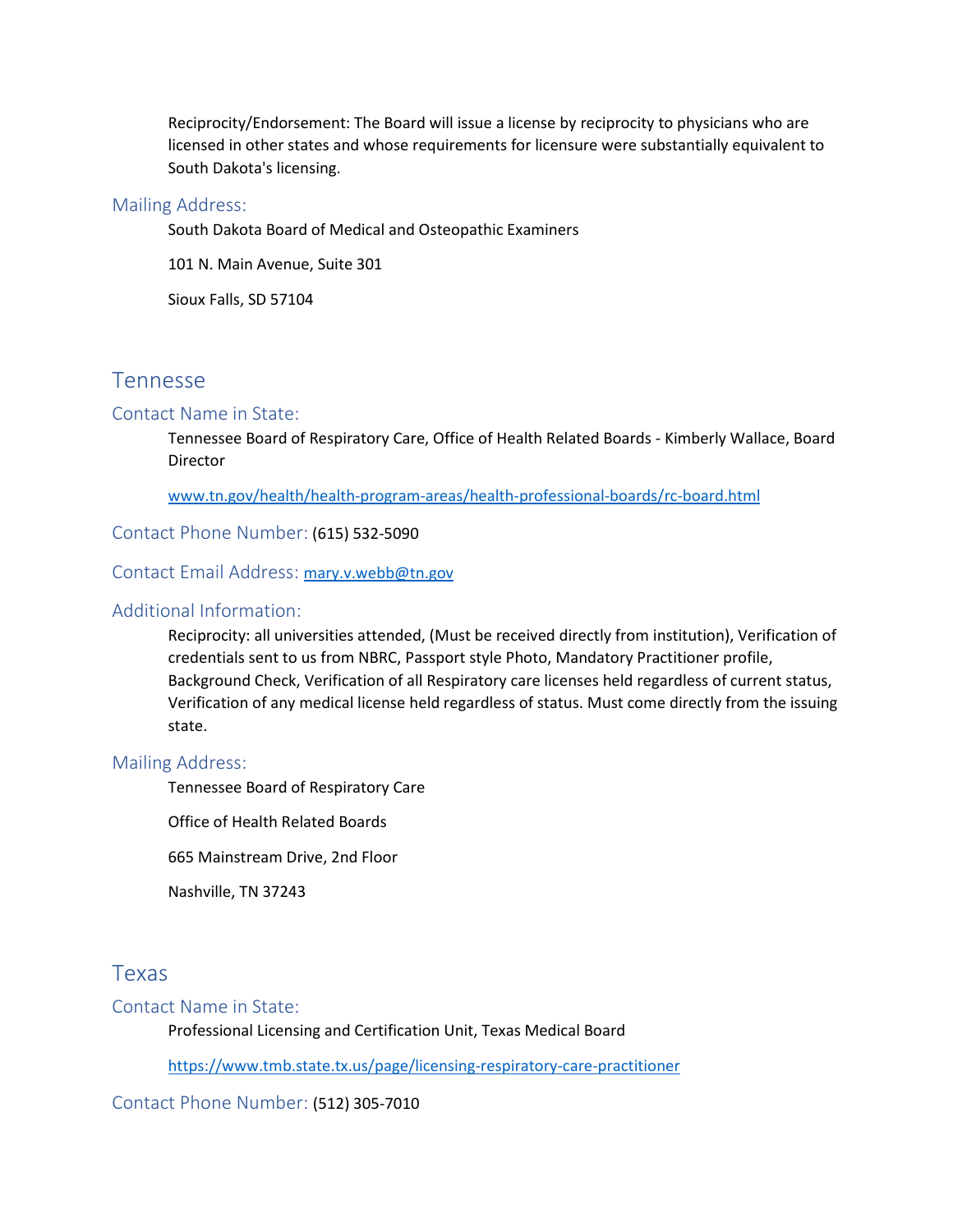### Contact Email Address:[TMBscreening@tmb.state.tx.us](mailto:TMBscreening@tmb.state.tx.us)

#### Additional Information:

Reciprocity:<https://tmb.state.tx.us/docs/forms>

### Mailing Address:

Professional Licensing and Certification Unit, Texas Medical Board

PO Box 2029

Austin, TX 78768-2029

# Utah

#### Contact Name in State:

State of Utah Division of Occupational & Professional Licensing, Respiratory Care Licensing Board - Bobby Loy, Board Secretary

<https://dopl.utah.gov/resp/>

#### Contact Phone Number: (801) 530-6159

#### Contact Email Address: [DOPLWeb@utah.gov](mailto:DOPLWeb@utah.gov)

#### Additional Information:

Reciprocity/Endorsement: Some applicants may qualify for an alternate pathway to licensure by endorsement. Applicants who have held a license in another state, district, or territory of the United States that has a similar scope of practice may request licensure by endorsement if after being licensed outside of this state, the person has at least one year of experience in the state, district, or territory of the United States where the license was issued.

To apply by endorsement, the following items are required to complete your application - \$60.00 non-refundable application-processing fee, made payable to "DOPL", supporting documentation for any "yes" answers provided on the "Qualifying Questionnaire", Official verification of your Respiratory Care Practitioner license in another approved jurisdiction that meets the qualifications outlined above.

#### Mailing Address:

State of Utah Division of Occupational & Professional Licensing, Respiratory Care Licensing Board

160 East 300 South

Salt Lake City, UT 84111-6741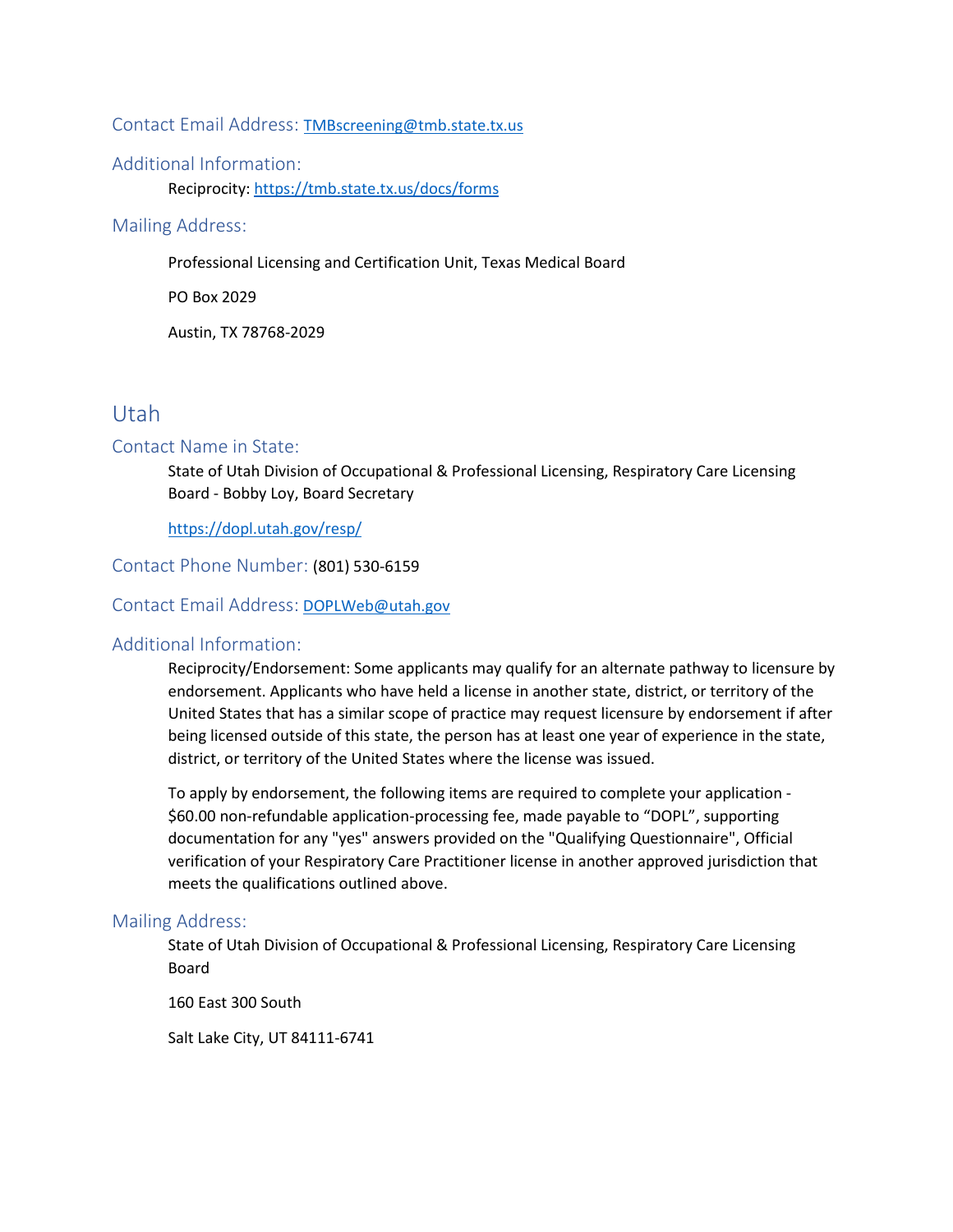#### Vermont

#### Contact Name in State:

Office of Professional Regulation - Brittney Utton, Licensing Administrator

[https://www.sec.state.vt.us/professional-regulation/list-of-professions/respiratory-care](https://www.sec.state.vt.us/professional-regulation/list-of-professions/respiratory-care-practitioners.aspx)[practitioners.aspx](https://www.sec.state.vt.us/professional-regulation/list-of-professions/respiratory-care-practitioners.aspx)

Contact Phone Number: (802) 828-1502

ContactEmail Address: [brittney.utton@sec.state.vt.us](mailto:brittney.utton@sec.state.vt.us)

# Additional Information:

Reciprocity: [https://sos.vermont.gov/opr/about-opr/covid-19-response/out-of-state-licensees](https://sos.vermont.gov/opr/about-opr/covid-19-response/out-of-state-licensees-temporary-licensees-telehealth/)[temporary-licensees-telehealth/](https://sos.vermont.gov/opr/about-opr/covid-19-response/out-of-state-licensees-temporary-licensees-telehealth/)

# Mailing Address:

Office of Professional Regulation

89 Main Street, 3rd Floor

Montpelier, VT 05620-3402

# Virginia

# Contact Name in State:

Virginia Board of Medicine, Advisory Board on Respiratory Therapy - Daniel Gochenour

<http://www.dhp.virginia.gov/medicine/advisory/rcp/>

Contact Phone Number: (804) 367-4600

Contact Email Address:[ashley.cota@sec.state.vt.us](mailto:ashley.cota@sec.state.vt.us)

#### Additional Information:

Reciprocity: Virginia does not have reciprocity. An applicant must meet the education and examination requirements to become licensed.

#### Mailing Address:

Virginia Board of Medicine

9960 Mayland Drive, Suite 300

Henrico, Virginia 23233-1463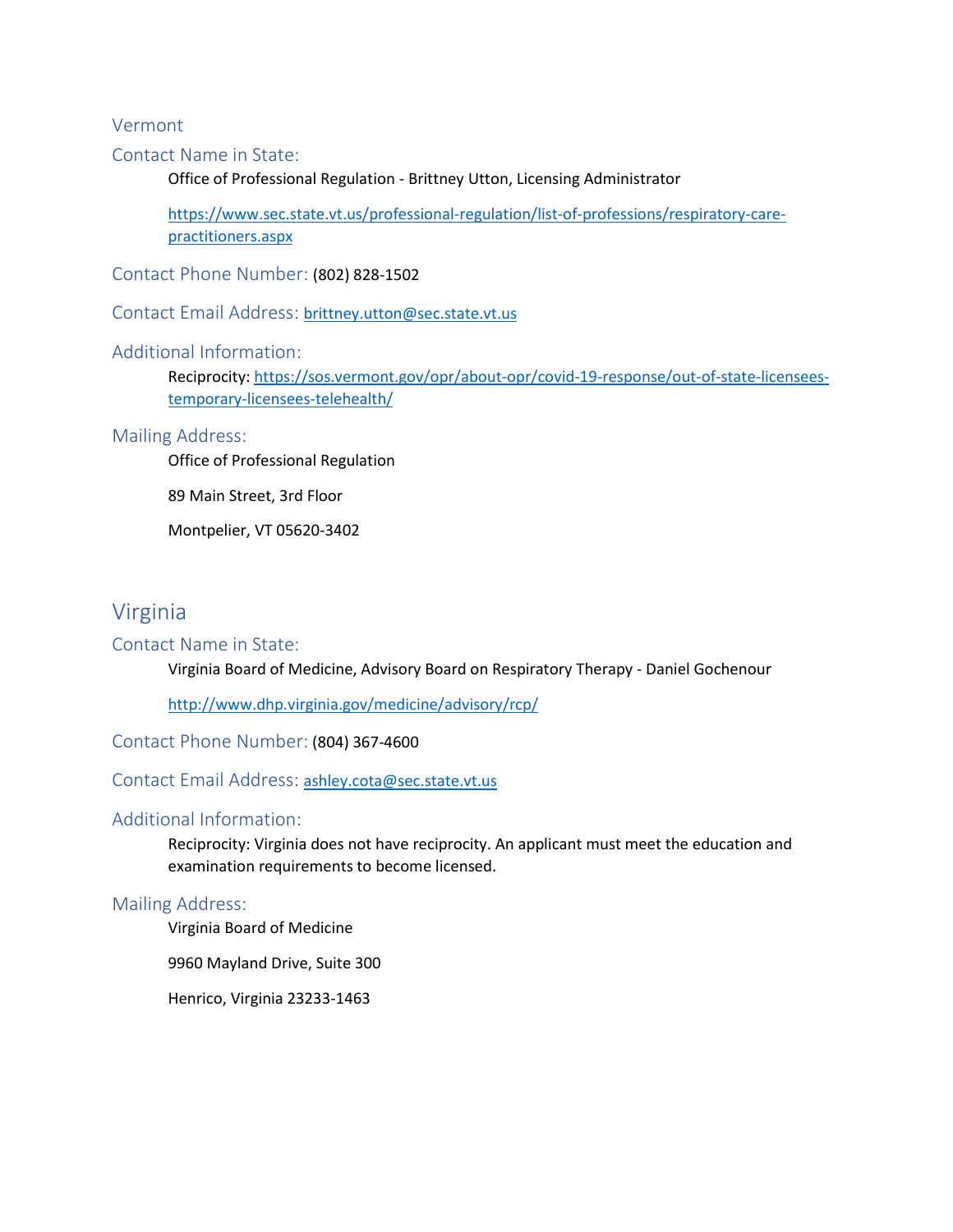# Washington

### Contact Name in State:

Dept. of Health, Respiratory Care Program

[http://www.doh.wa.gov/LicensesPermitsandCertificates/ProfessionsNewReneworUpdate/Respi](http://www.doh.wa.gov/LicensesPermitsandCertificates/ProfessionsNewReneworUpdate/RespiratoryCarePractitioner.aspx) [ratoryCarePractitioner.aspx](http://www.doh.wa.gov/LicensesPermitsandCertificates/ProfessionsNewReneworUpdate/RespiratoryCarePractitioner.aspx)

Contact Phone Number: (360) 236-4700

Contact Email Address: [hsqa.csc@doh.wa.gov](mailto:hsqa.csc@doh.wa.gov)

# Additional Information:

Reciprocity: Applicants must list all states where they do or did hold credentials, including where the applicant applied but didn't receive a credential. The jurisdiction where the applicant is or was credentialed must complete and submit a verification form. The jurisdiction must send the completed form directly to the department.

# Mailing Address:

Washington Dept. of Health - Respiratory Care Practitioner Program

PO Box 47877

Olympia, WA 98504-7877

# West Virginia

# Contact Name in State:

West Virginia Board of Respiratory Care - Jordyn Chapman, Administrative Secretary

[www.wvborc.com](http://www.wvborc.com/)

Contact Phone Number: (304) 558-1382

Contact Email Address: [wvborc@wv.gov](mailto:wvborc@wv.gov)

# Additional Information:

Reciprocity: "Letter of Good Standing" mailed direct to the WV Board of Respiratory Care from each state in which you have a current or have had a previous license, notarized copy of the certificate of completion (official transcript or diploma) of an approved respiratory care educational program, notarized copy of the original NBRC Credential Certificate or official "Statement of Credentials" from the NBRC direct to this board, (NBRC CREDENTIALS MUST BE VALID), 2 inch by 2 inch Photograph: professional, color, passport style (attach to application).

# Mailing Address:

West Virginia Board of Respiratory Care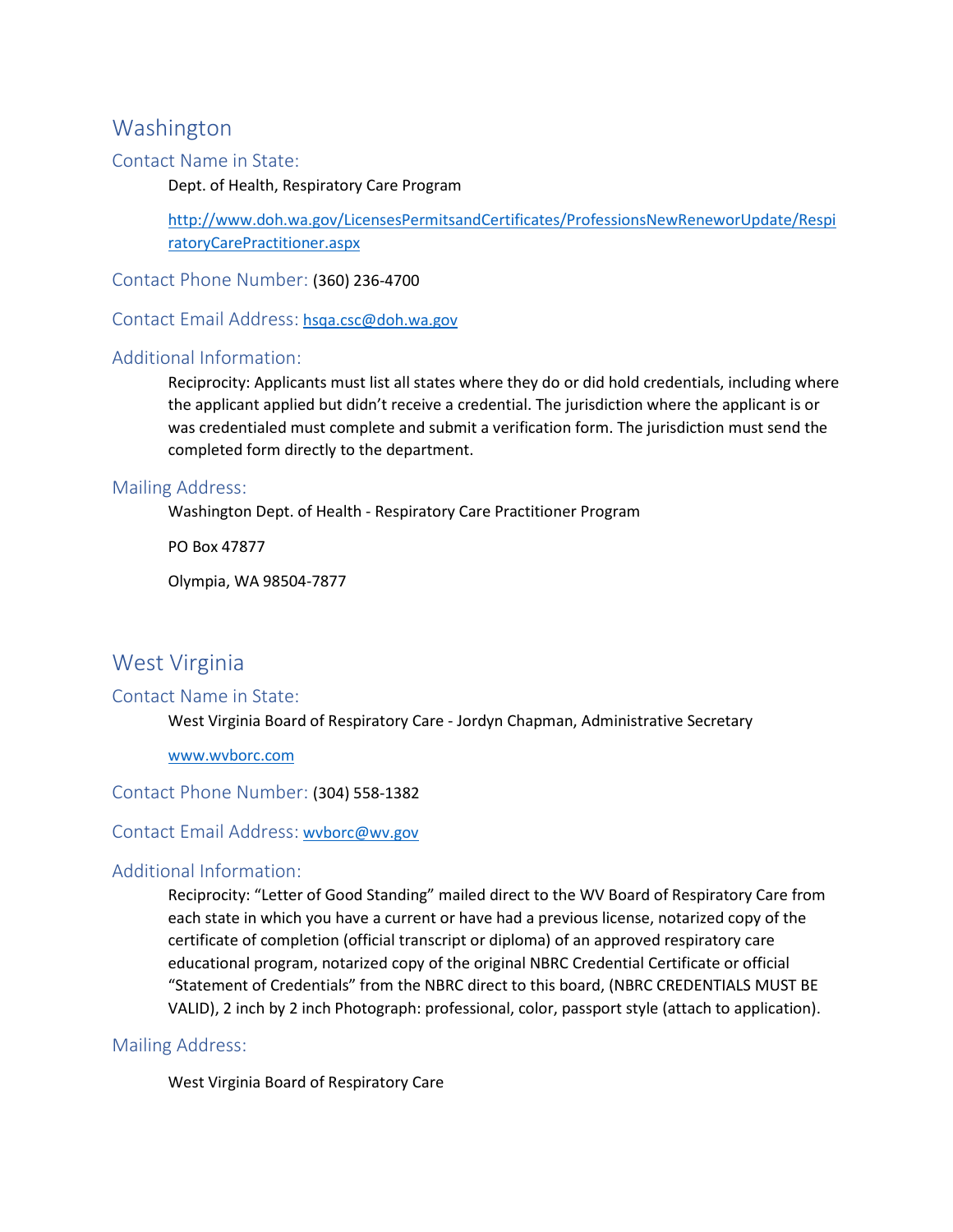106 Dee Dr. Suite 1

Charleston, WV 25311

# Wisconsin

#### Contact Name in State:

Wisconsin Department of Safety and Professional Services, Wisconsin Respiratory Care Practitioners Examining Council - Tom Ryan, MPA, JD, Administrative Policy Advisor

<https://dsps.wi.gov/Pages/Professions/RespiratoryCarePractitioner/Default.aspx>

Contact Phone Number: (608) 251-3036

#### Contact Email Address: [thomas.ryan@wisconsin.gov](mailto:thomas.ryan@wisconsin.gov)

#### Additional Information:

Reciprocity: Certify that you are licensed in another state, and you have taken the National Certification Examination for Respiratory Care, proof that the provider holds a current and valid license issued in another state, proof that the provider license has no restrictions or limitations placed on license issued by the credentialing state or other jurisdiction, proof that the provider is not currently under investigation. Any health care provider practicing must apply for a temporary or permanent health care license within ten (10) days of first working at the Wisconsin health care facility.

#### Mailing Address:

Wisconsin Department of Safety and Professional Services

P.O. Box 8935

Madison, WI 53708-8935

# Wyoming

#### Contact Name in State:

Wyoming State Board for Respiratory Care - Carla Fleming, Licensing Specialist

<https://respiratory.wyo.gov/>

Contact Phone Number: (307) 777-5403

Contact Email Address:[Carla.Fleming@wyo.gov](mailto:Carla.Fleming@wyo.gov)

# Additional Information:

Reciprocity/Endorsement: You can be eligible for licensure through endorsement if the credentials and qualifications you earned for licensure in your home state are equivalent to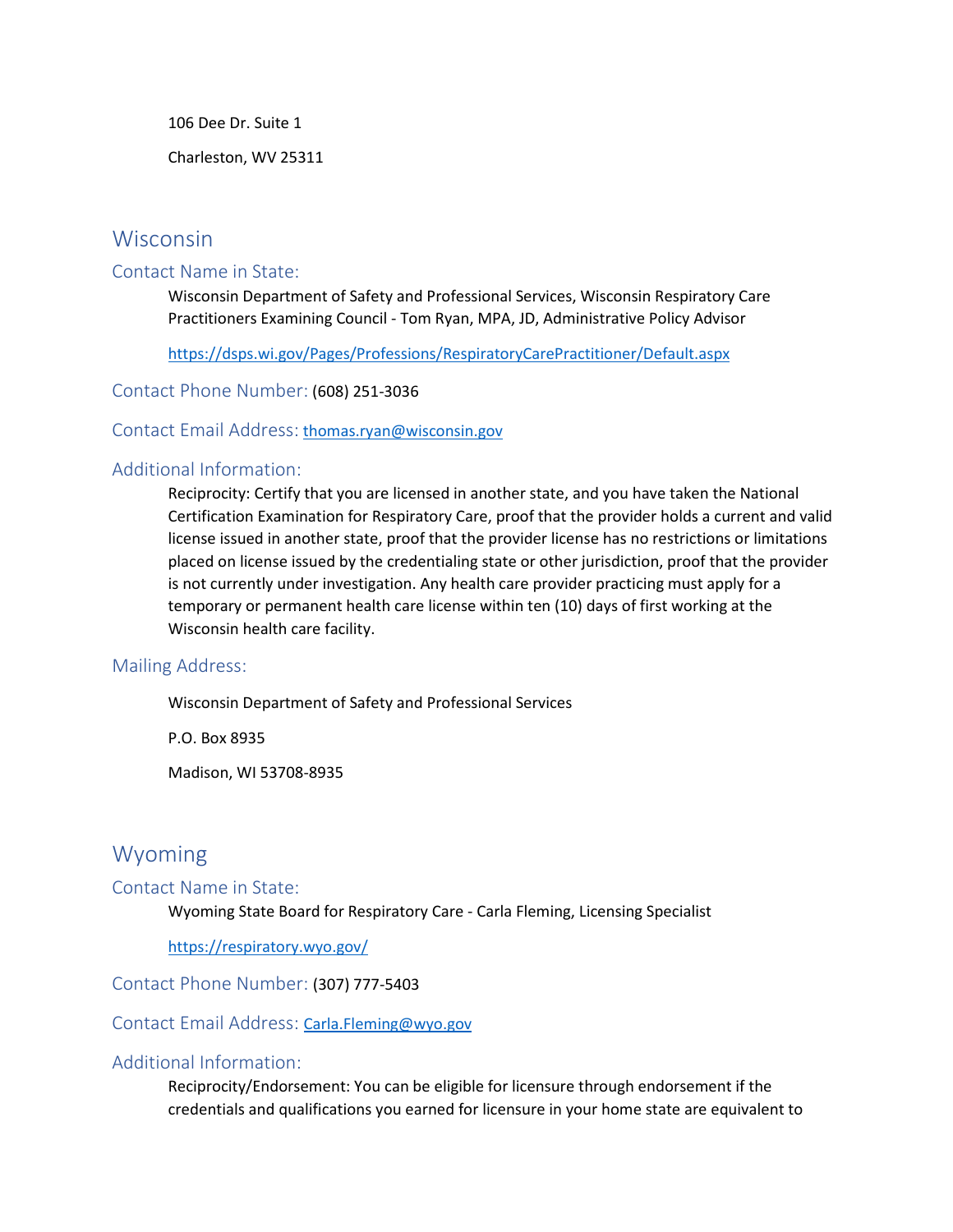those required in Wyoming. There are two ways you can demonstrate this to Wyoming's Board for Respiratory Care: By submitting proof of your current license for evaluation by the Board or by holding current credentials as a Certified Respiratory Therapist (CRT) or Registered Respiratory Therapist (RRT).

### Mailing Address:

Wyoming State Board for Respiratory Care

Emerson Building

2001 Capitol Avenue

RM 105

Cheyenne WY 82002

# Guam

#### Contact Name in State:

Guam Board of Allied Health Examiners

<http://dphss.guam.gov/guam-board-of-allied-health-examiners/>

Contact Phone Number: (671) 735-7407

# Contact Email Address: [mae.pangelinan@dphss.guam.gov](mailto:mae.pangelinan@dphss.guam.gov)

#### Additional Information:

Reciprocity: http://www.guamlegislature.com/Public\_Laws\_25th/P.L.%2025-190.pdf (Unknown)

### Mailing Address:

Guam Board of Allied Health Examiners

194 Hernan Cortez Ave,

Terlaje Professional Building Suite 213,

Hagatna, Guam 96910

# Puerto Rico

#### Contact Name in State:

Puerto Rico Examining Board for Respiratory Care - Amarilys Irizarry, President

Contact Phone Number: (201) 565-2134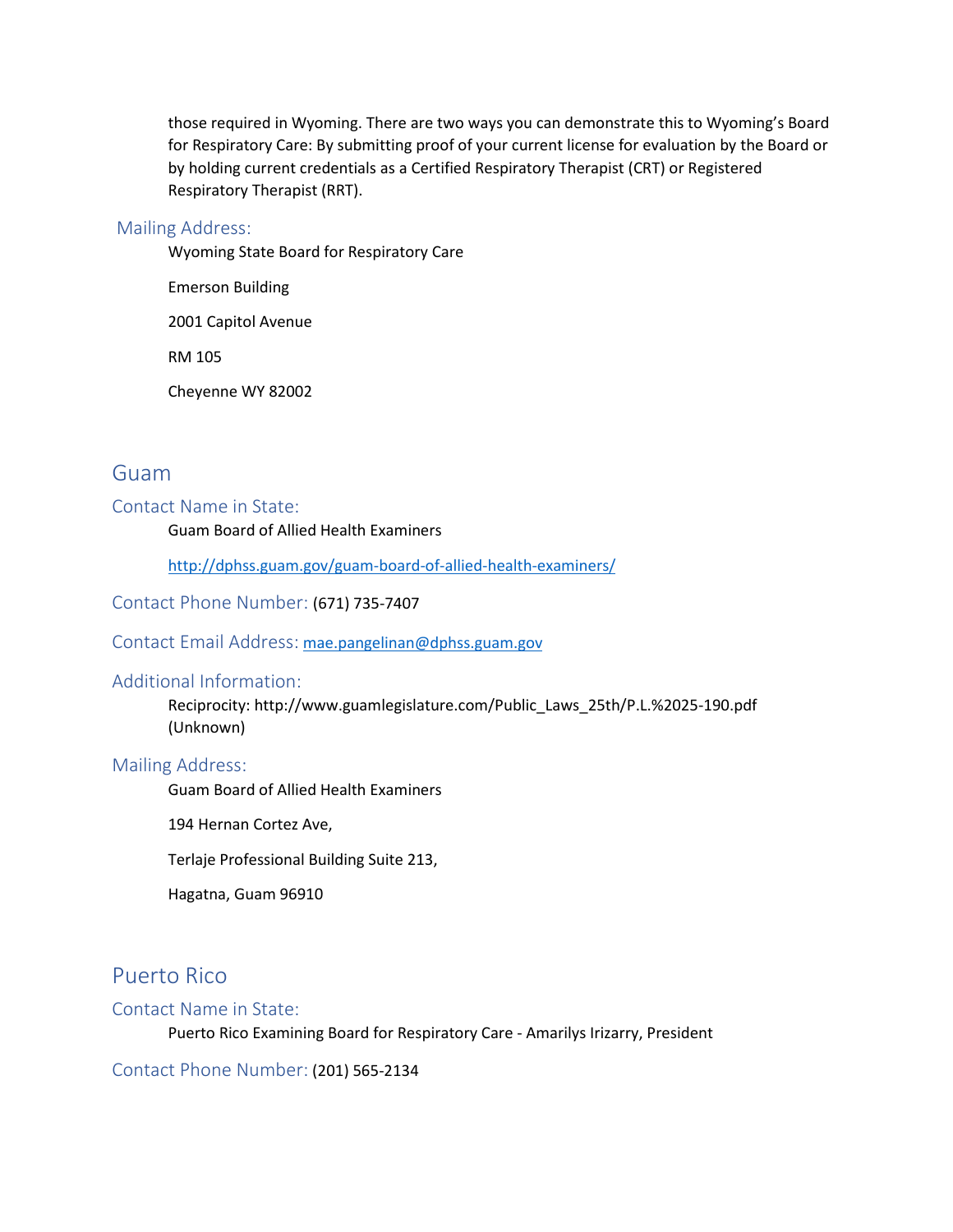# Contact Email Address: [amarilysirizarry@gmail.com](mailto:amarilysirizarry@gmail.com)

#### Additional Information:

Reciprocity: Undetermined by U.S. States as of March 2021.

#### Mailing Address:

Puerto Rico Examining Board for Respiratory Care

PO Box 118

Mayaguez, PR 00681

# Virgin Islands

# Contact Name in State:

Virgin Islands Board of Medical Examiners - Department of Health

<https://doh.vi.gov/programs/emergency-medical-services/vi-licensure>

Contact Phone Number: (340) 713-6920

Contact Email Address: <https://doh.vi.gov/contact-us>

#### Additional Information:

Reciprocity: There is no reciprocity with any other state.

#### Mailing Address:

Virgin Islands Board of Medical Examiners

Department of Health

1303 Hospital Ground, Suite 10

St. Thomas, VI 00802

# Northern Mariana Islands

### Contact Name in State:

Commonwealth of the Northern Mariana Islands - Office of the Governor

<https://governor.gov.mp/>

Contact Phone Number: (670) 237-2200

Contact Email Address:<https://governor.gov.mp/contact/>